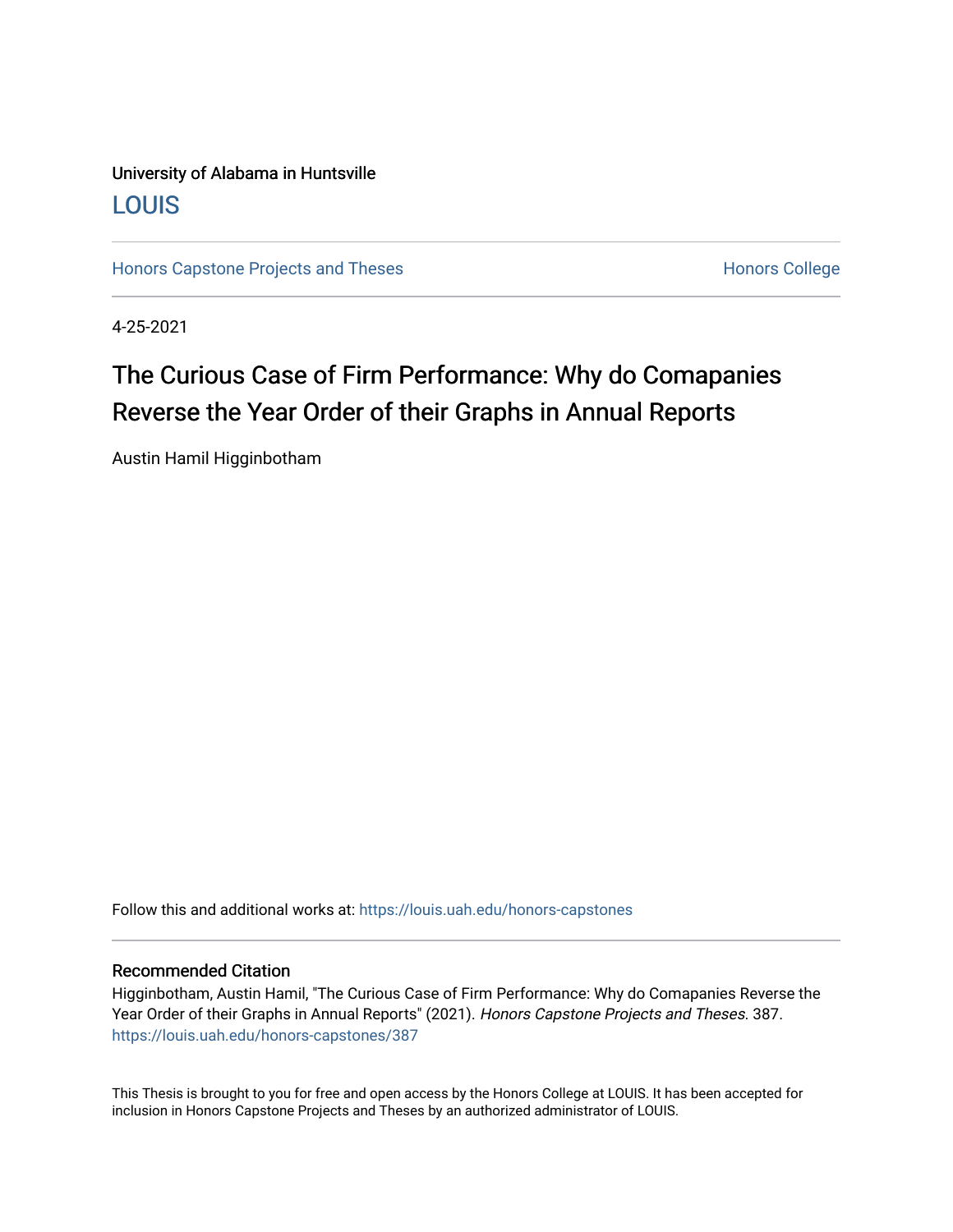# **The Curious Case of Firm Performance: Why Do Companies Reverse the Year Order of their Graphs in Annual Reports?**

**by**

## **Austin Hamil Higginbotham**

**An Honors Capstone**

**submitted in partial fulfillment of the requirements** 

**for the Honors Diploma**

**to** 

**The Honors College** 

**of** 

**The University of Alabama in Huntsville**

**April 25, 2021**

### **Honors Capstone Director: Dr. Wei-Cheng Milton Shen**

|                                                                                       | 04/24/2021                                                                 |
|---------------------------------------------------------------------------------------|----------------------------------------------------------------------------|
| Student (signature)                                                                   | Date                                                                       |
|                                                                                       | 04/22/2021                                                                 |
| Director (signature)                                                                  | Date                                                                       |
| Digitally signed by Xuejing Xing<br>Xuejing Xing<br>Date: 2021.04.23 14:58:29 -05'00' |                                                                            |
| Department Chair (signature)                                                          | Date                                                                       |
| <b>William Wilkerson</b>                                                              | Digitally signed by William Wilkerson<br>Date: 2021.04.26 07:52:23 -05'00' |

Honors College Dean (signature) Date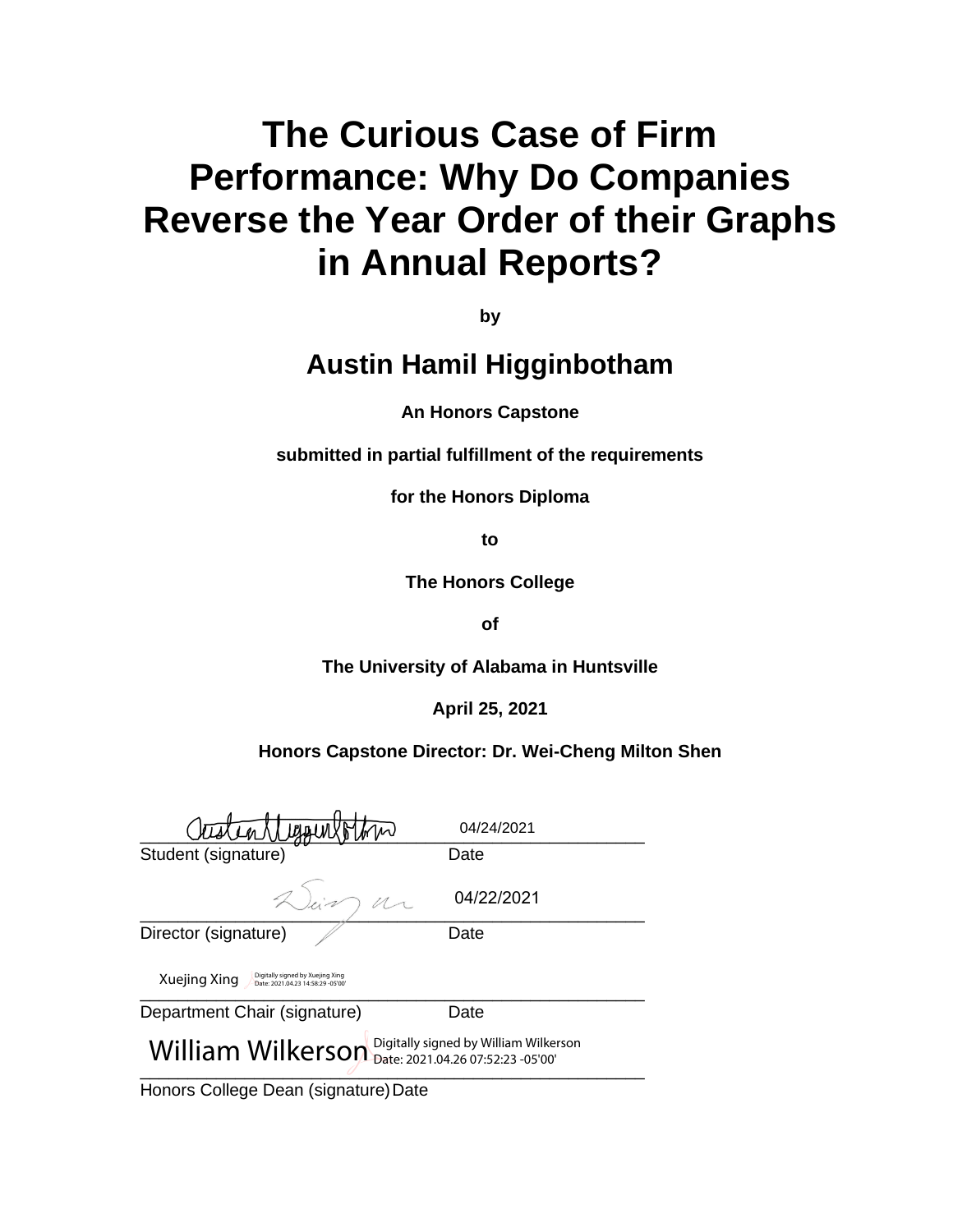### The Curious Case of Firm Performance 1



Honors College Frank Franz Hall +1 (256) 824-6450 (voice) +1 (256) 824-7339 (fax) honors@uah.edu

#### Honors Thesis Copyright Permission

### This form must be signed by the student and submitted as a bound part of the thesis.

In presenting this thesis in partial fulfillment of the requirements for Honors Diploma or Certificate from The University of Alabama in Huntsville, I agree that the Library of this University shall make it freely available for inspection. I further agree that permission for extensive copying for scholarly purposes may be granted by my advisor or, in his/her absence, by the Chair of the Department, Director of the Program, or the Dean of the Honors College. It is also understood that due recognition shall be given to me and to The University of Alabama in Huntsville in any scholarly use which may be made of any material in this thesis.

## \_\_\_\_\_\_\_\_\_\_\_\_\_\_\_\_\_\_\_\_\_\_\_\_\_\_\_\_ Austin Higginbotham

Student Name (printed)

 $CHutun\land Luh$ 

Student Signature

\_\_\_\_\_\_\_\_\_\_\_ 04/24/2021

Date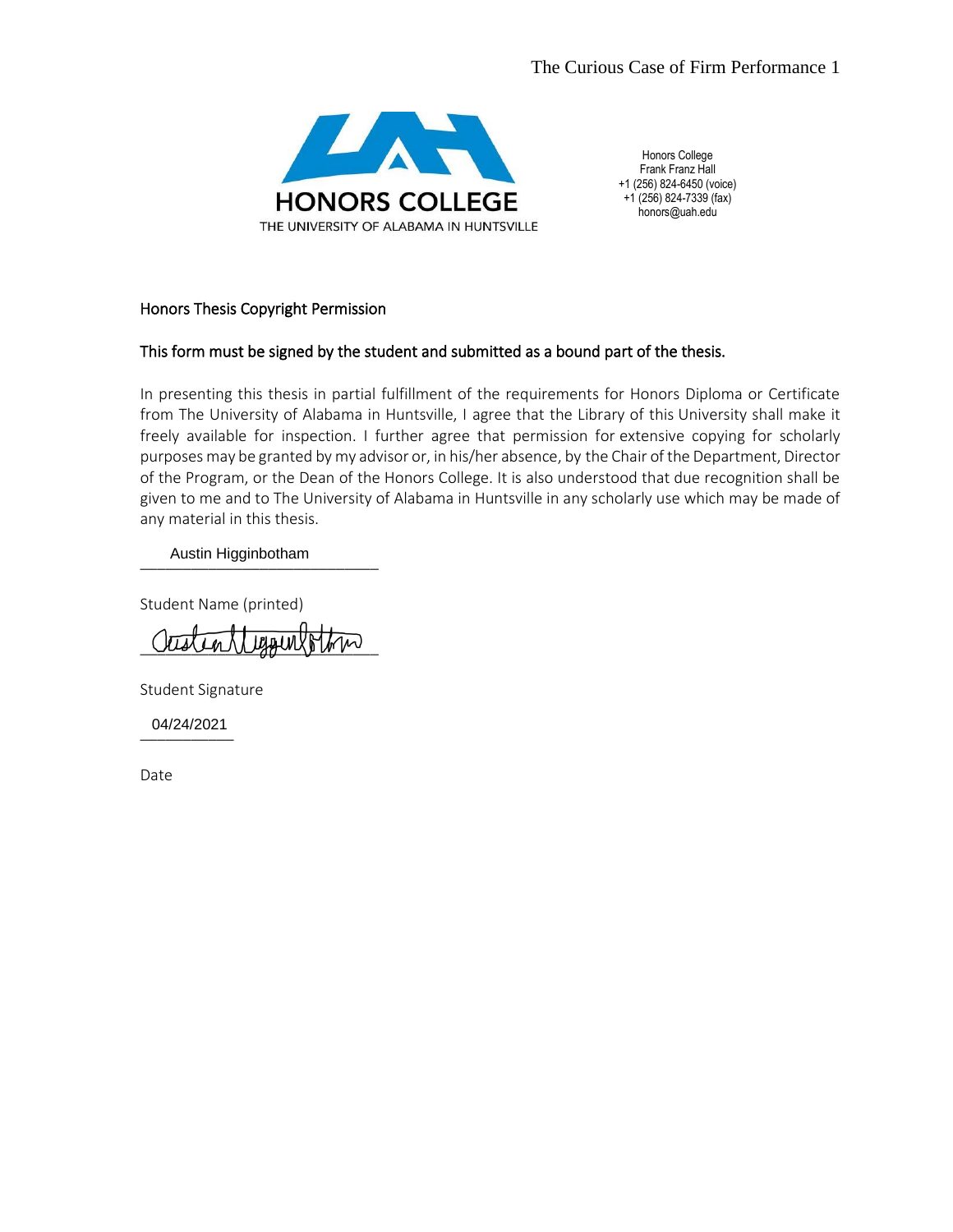## **Table of Contents**

| I.   |       |  |  |  |  |  |  |  |  |  |
|------|-------|--|--|--|--|--|--|--|--|--|
| II.  |       |  |  |  |  |  |  |  |  |  |
| 2.1  |       |  |  |  |  |  |  |  |  |  |
| 2.2  |       |  |  |  |  |  |  |  |  |  |
| 2.3  |       |  |  |  |  |  |  |  |  |  |
| 2.4  |       |  |  |  |  |  |  |  |  |  |
|      | 2.4.1 |  |  |  |  |  |  |  |  |  |
|      | 2.4.2 |  |  |  |  |  |  |  |  |  |
|      | 2.4.3 |  |  |  |  |  |  |  |  |  |
|      | 2.4.4 |  |  |  |  |  |  |  |  |  |
|      | 2.4.5 |  |  |  |  |  |  |  |  |  |
| III. |       |  |  |  |  |  |  |  |  |  |
| 3.1  |       |  |  |  |  |  |  |  |  |  |
| 3.2  |       |  |  |  |  |  |  |  |  |  |
| 3.3  |       |  |  |  |  |  |  |  |  |  |
| IV.  |       |  |  |  |  |  |  |  |  |  |
| 4.1  |       |  |  |  |  |  |  |  |  |  |
| 4.2  |       |  |  |  |  |  |  |  |  |  |
| 4.3  |       |  |  |  |  |  |  |  |  |  |
| 4.4  |       |  |  |  |  |  |  |  |  |  |
| 4.5  |       |  |  |  |  |  |  |  |  |  |
|      |       |  |  |  |  |  |  |  |  |  |
| 5.1  |       |  |  |  |  |  |  |  |  |  |
| 5.2  |       |  |  |  |  |  |  |  |  |  |
| VI.  |       |  |  |  |  |  |  |  |  |  |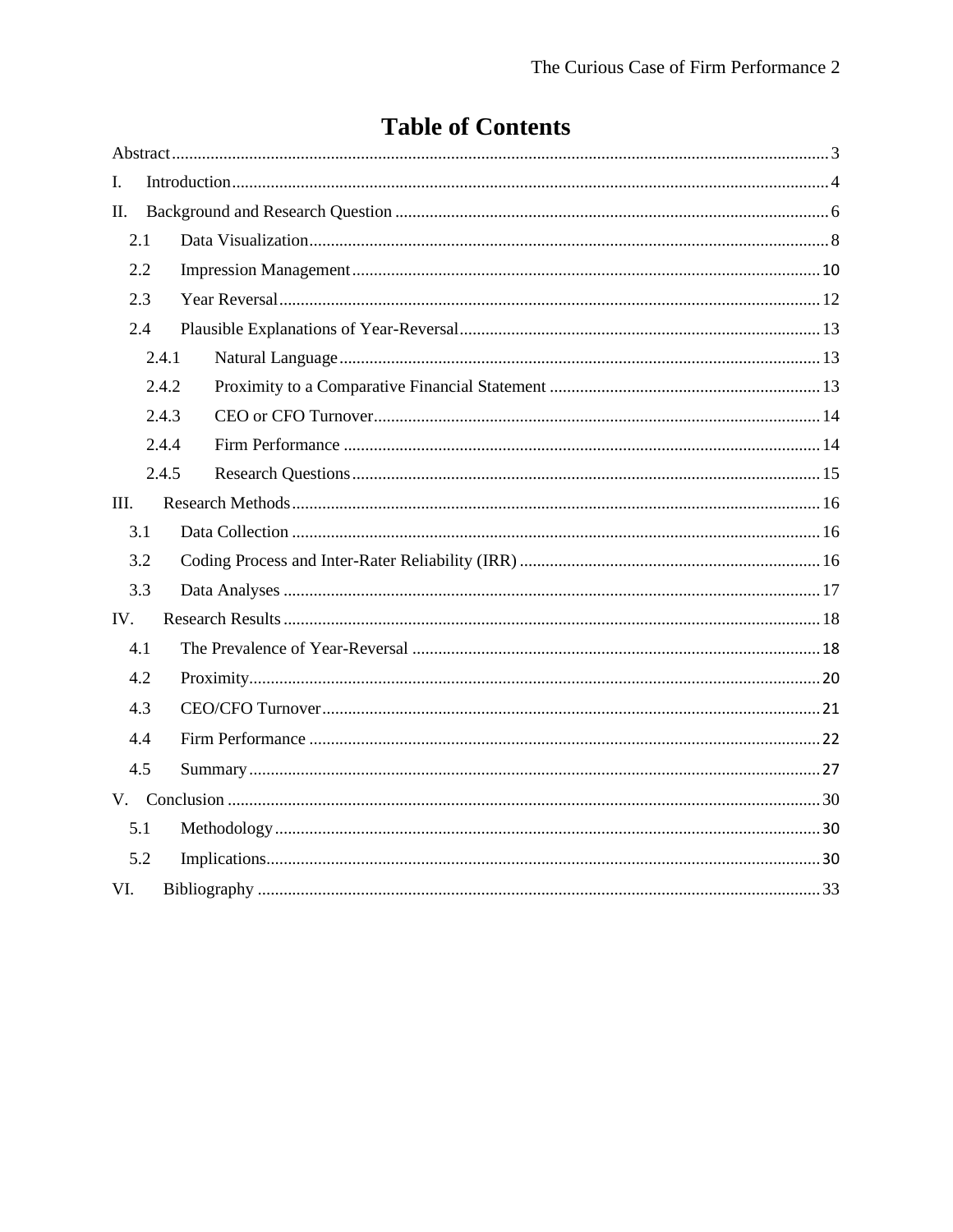## **Abstract**

<span id="page-4-0"></span>Though faithful representation is one of the core tenants of accounting, literature suggests that companies may change the presentation of their performance in financial reporting to alter stakeholders' impressions. There is little empirical evidence on its frequency or causes despite signs existing. The year order of vertical bar charts is usually presented from left to right. By analyzing the 2004-2019 annual reports of the Fortune 100 companies, this research finds that 7.4% of vertical bar charts were presented with reversed year order from right to left, resulting in potential confusion or ambiguity. In total, eighteen companies reversed the year order of their vertical bar charts. Additional analyses show that eleven of those companies reversed year order while observing a decline in firm performance, and eight did so when a new CEO or CFO was appointed. Most of the reversed bar charts appeared nearby comparative financial information and depicted unfavorable trends as upward increases. Evidence on the prevalence of year reversal and its association with firm performance suggests an unignorable phenomenon of impression management that requires additional attention and future research.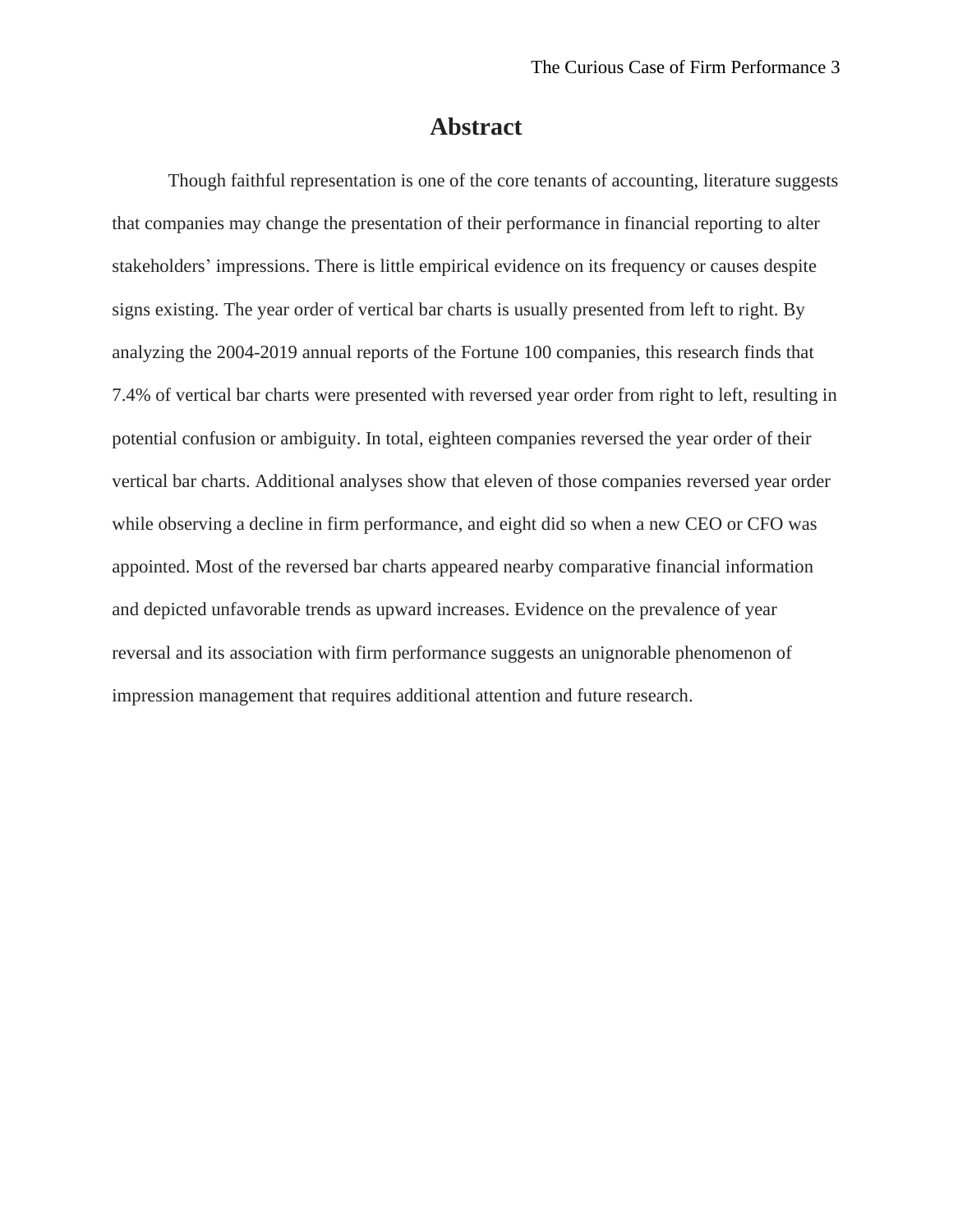## **I. Introduction**

<span id="page-5-0"></span>As a formal communication to stakeholders, corporate annual reports present firm performance and other essential information in narrative, tabular, and graphical formats. Providing useful and unbiased information can be challenging since the underlying accounting information comes from managers and other insiders. Stakeholders must rely on the financial reporting created by managers to evaluate their performance. Data visualization is especially important during this communication process since proper graphs can allow external users to act with knowledge near that of the internal users. On the other hand, improper graphs can leave outsiders misinformed, falsely believing that optimal decisions have been made.

Year reversal refers to the presentation of time-series data in reverse chronological order. While the year order can be reversed in numerous ways, this paper focuses on vertical bar graphs, as most users intuitively and automatically assume the year order to be shown from left to right. More specifically, this research examines how often and why the year orders of vertical bar charts have been reversed in corporate annual reports. The most immediate explanation for year reversal is impression management, or the alteration of data visualization to lead its users with a skewed perspective, especially when their creators have motivations to exaggerate or conceal certain information. Besides, the year order of a bar chart could be reversed because it is presented nearby comparative financial information with a reversed year order. Year reversal can also result from a stylistic choice by the executives in charge of the annual report or the language and culture. All of these reasons must be evaluated to understand the prevalence and plausible explanations of year reversal.

By collecting and examining corporate annual reports, this research answers two essential and inter-related questions. The first question is: how often are the year order of bar graphs in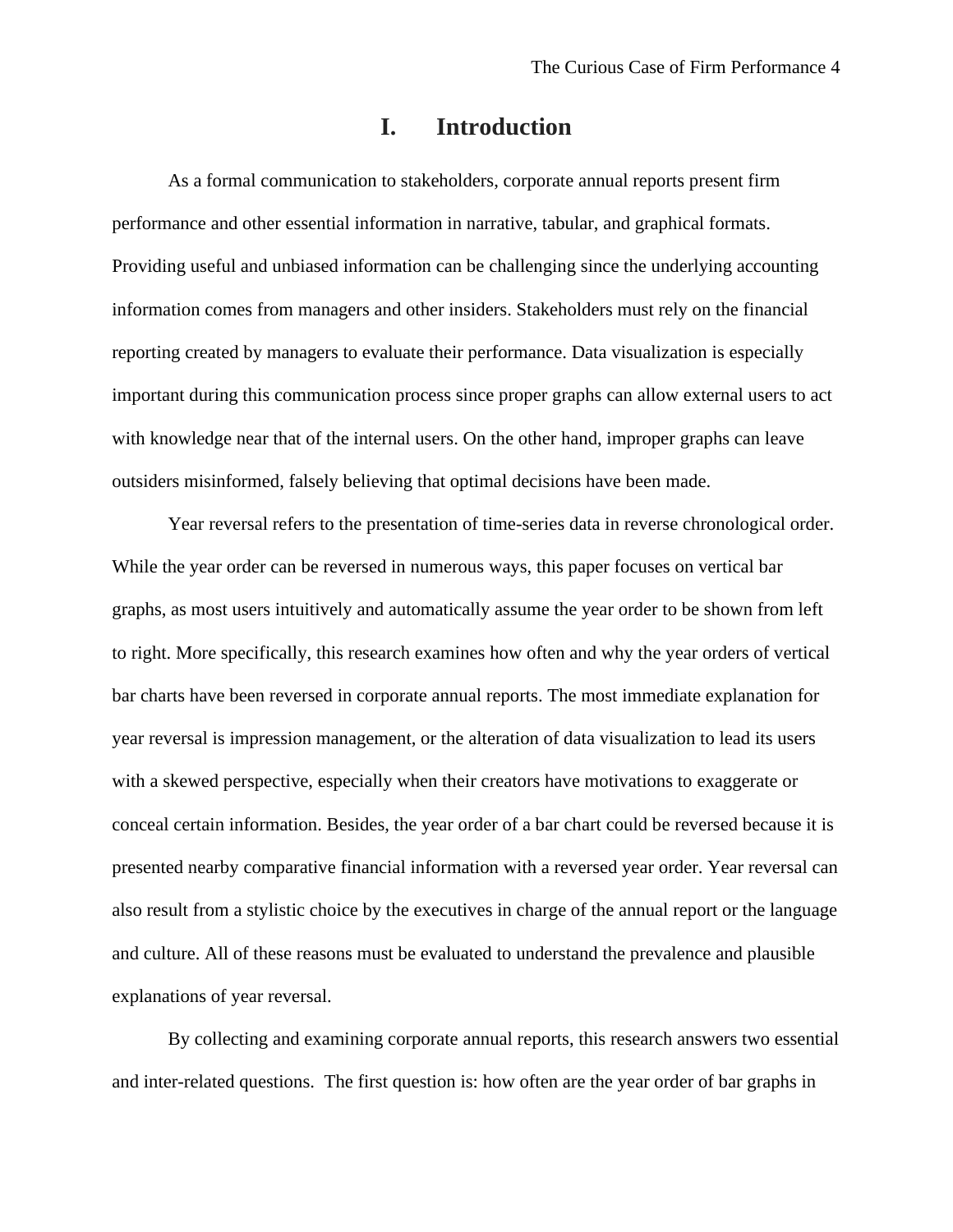annual reports presented from right to left? After knowing the prevalence and severity of the unique data visualization design, this research associates the findings with other data sources to answer the second question: what is the reason, if any, that these companies practice year reversal? Although motivation can hardly be proven or disproven, answering the second research question might be tricky yet crucial to providing plausible explanations for year reversals. Individual analysis of each graph will also help determine any possibilities not already identified.

Section II describes the background and research questions in more detail. Section III shows the research methods, data collection and analyses, and processes to ensure coding reliability and data integrity. Analyzing a database of financial graphs from over a decade of annual reports allows an adequate sample of financial graphs to be studied. Research results will be tabulated and presented in Section IV, followed by the conclusions and implications in Section V– not just for the business world but also for other researchers and educators.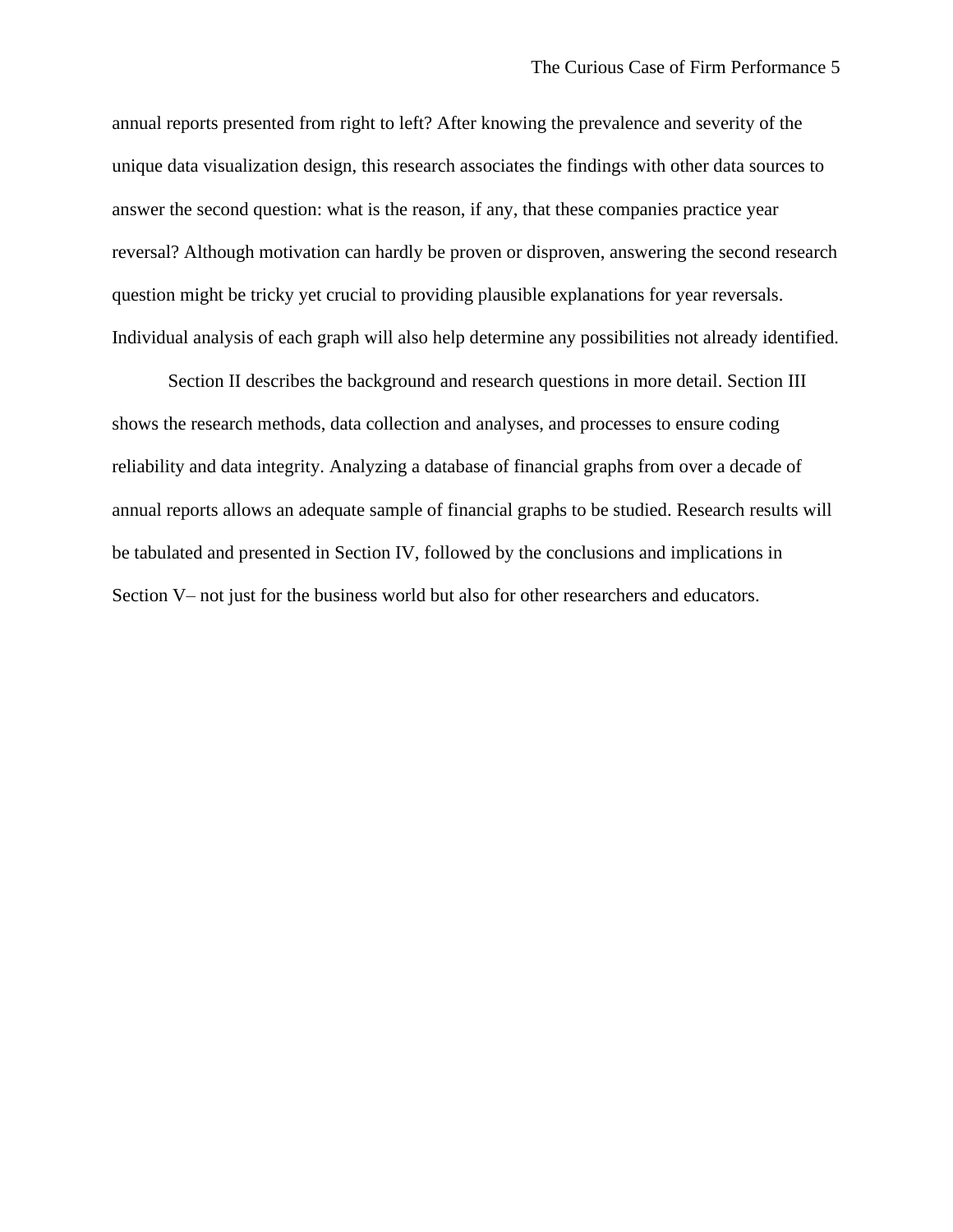## <span id="page-7-0"></span>**II. Background and Research Question**

While accounting has the reputation of being an input-based, monotonous activity, its duties and responsibilities as a profession are much broader. Peggy Lane, the Vice Dean of the Wharton MBA program, defined accounting in an interview as "the language of business" in that "it's how businesses communicate about what they're doing to…anybody interested in the performance of the firm" (Lane, 2013). Businesses use accounting to sort their activities in a way that both internal and external users of their data can understand. Despite this, insiders will always have an advantage over outsiders in this way. Working with the data provides an understanding that cannot be replaced. That being said, it can be supplemented with documents like annual reports.

Two documents are referred to as annual reports: a 10-K and a traditional annual report. While both business communications aim to give an accurate image of the company to outsiders and other stakeholders, several differences exist – 10-K reports focus on the financial aspects of firm performance and are filed with the SEC annually. Often thought of as a process of public relations, traditional annual reports provide additional non-financial information, such as environmental, social, and governance (ESG), to supplement 10-K. Therefore, traditional annual reports tend to be flashier and use pictures and data visualization to create a marketable image for shareholders. Traditional 10-K reports were prepared with strict guidelines and contained fewer visual elements. It is a document made mainly for the SEC filing but not for shareholders, though it is not uncommon for a company to stop providing annual reports and add graphs to their 10-K. Analysts prefer 10-K over annual reports for the same reason they favor financial statements. Both emphasize efficient and effective presentation of financial performance. Less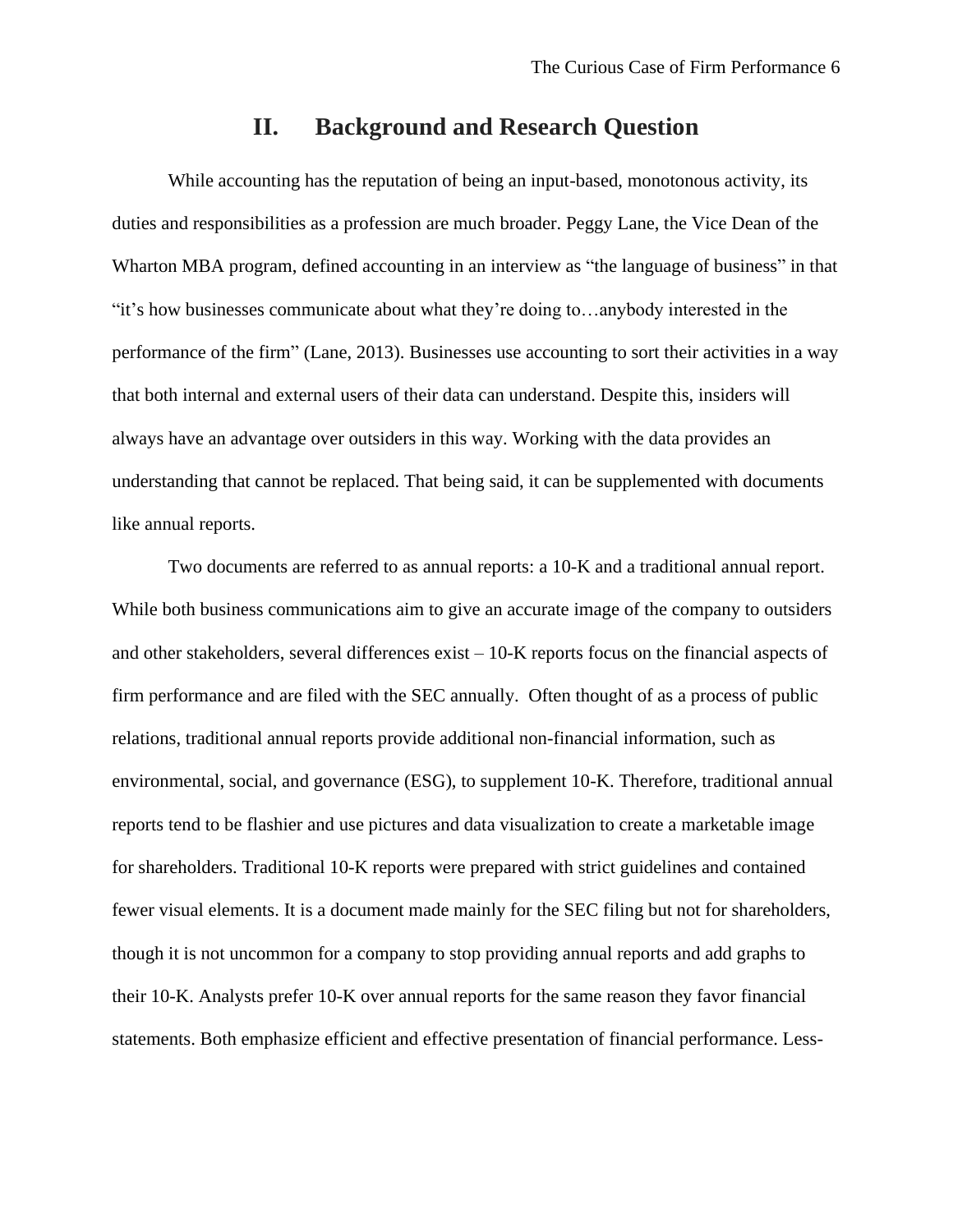sophisticated investors prefer annual reports over 10-K for their rich content, broader coverage, and user-friendly designs.

Companies typically utilize annual reports as their major communication between themselves, internal users, and external users (Shen, Lee, & Wang, 2021). The annual report, as defined by John Penrose, has two aspects. He describes that "it contains basic financial information and opinions from management about the prior year's operations and the firm's future prospects" (Penrose, 2008, p. 158). This dual front of fact and opinion helps external users evaluate a company both objectively and through the subjective lens of internal users such as the CEO or CFO. Ideally, this viewpoint represents their actual views on the company and allows stakeholders to see through their eyes.

A survey by WS+B about annual reports is useful for understanding the importance of the annual report. More than 77% of respondents agreed that it is more important than all other corporate publications and nearly 79% agreed that it is vital to investment decisions regarding a company. However, only 33% of respondents claimed to have read most of the document and 39% admitted to reading less than half. For investors particularly, 44% read less than half. This begs the question – if external users value this report so much, why are they barely reading it? The answer to the question may be their time pressure to make decisions, something data visualization can alleviate. Two thirds, or 66%, of respondents preferred annual reports to contain visual illustrations; it was 73% for investors (WithumSmith+Brown, 2006).

Currently, the only data visualization required by SEC is a "performance graph." This is a line chart comparing annual changes in the company's five-year cumulative total shareholder return; it also shows returns for the same period on both a broad equity market index and an industry or peer-group index (Dixon, Corso, Minow, & Goodwin, 1993). Besides, the current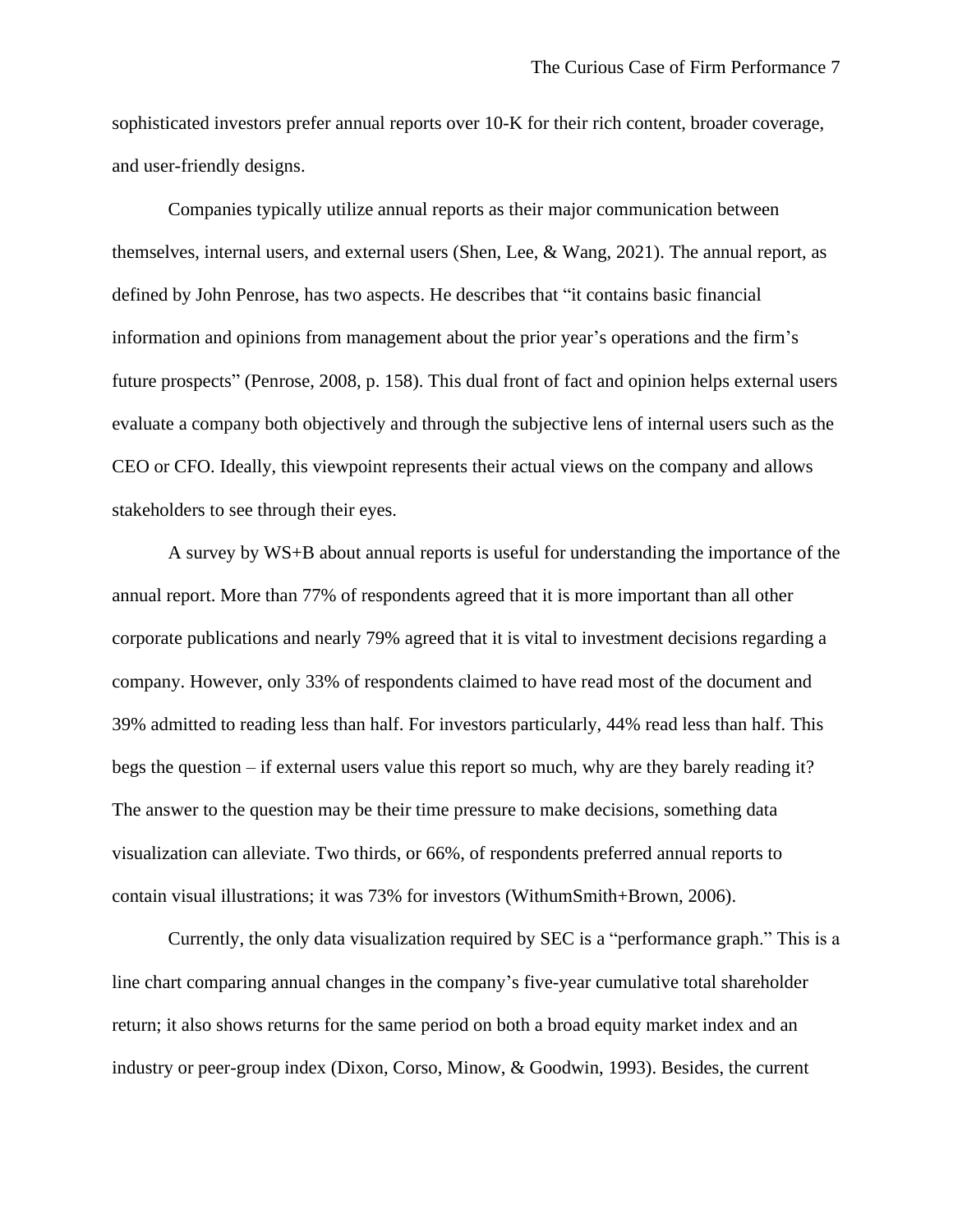auditing standard AS-2710 classifies data visualization as "other information" and requires auditors to "read the other information and consider whether such information, or the manner of its presentation, is materially inconsistent with information, or the manner of its presentation, appearing in the financial statements." In other words, as long as the data visualization is not "materially inconsistent" with the financial information, management has discretion on whether or how to visualize their firm performance in corporate annual reports. On the one hand, granting full discretion to management may improve the usefulness of business communications to stakeholders. On the other hand, management may misuse their discretion to manipulate users' impressions by calibrating or altering the presentation of corporate annual reports.

### <span id="page-9-0"></span>**2.1 Data Visualization**

Data visualization is when high quantities of information are summarized into a visual medium, usually a graph, that can be evaluated and understood in a moment. The human mind can understand data and their underlying associations, but it is better suited to the interpretation of senses (Lurie & Mason, 2007). Most of the literature on data visualization notes its "communicative and persuasive roles" (Tractinsky & Meyer, 1999, p. 398) and the prevalence of discussions on its capability in support of choices (Arunachalam, Pei, & Steinbart, 2002).

A single number can be useful to an extent. Knowing a company's cash balance at a certain time can be useful, but what if you want to know more? Suppose you are less interested in the number now and more focused on the cash trends over time. A list containing a company's cash balance over seventy years has all the information you need, but you may not be able to appreciate the changes from number to number. However, if this data is plotted in a line graph, it is easier to spot the differences not just from one year to the next but over decades. This is the essence of data visualization.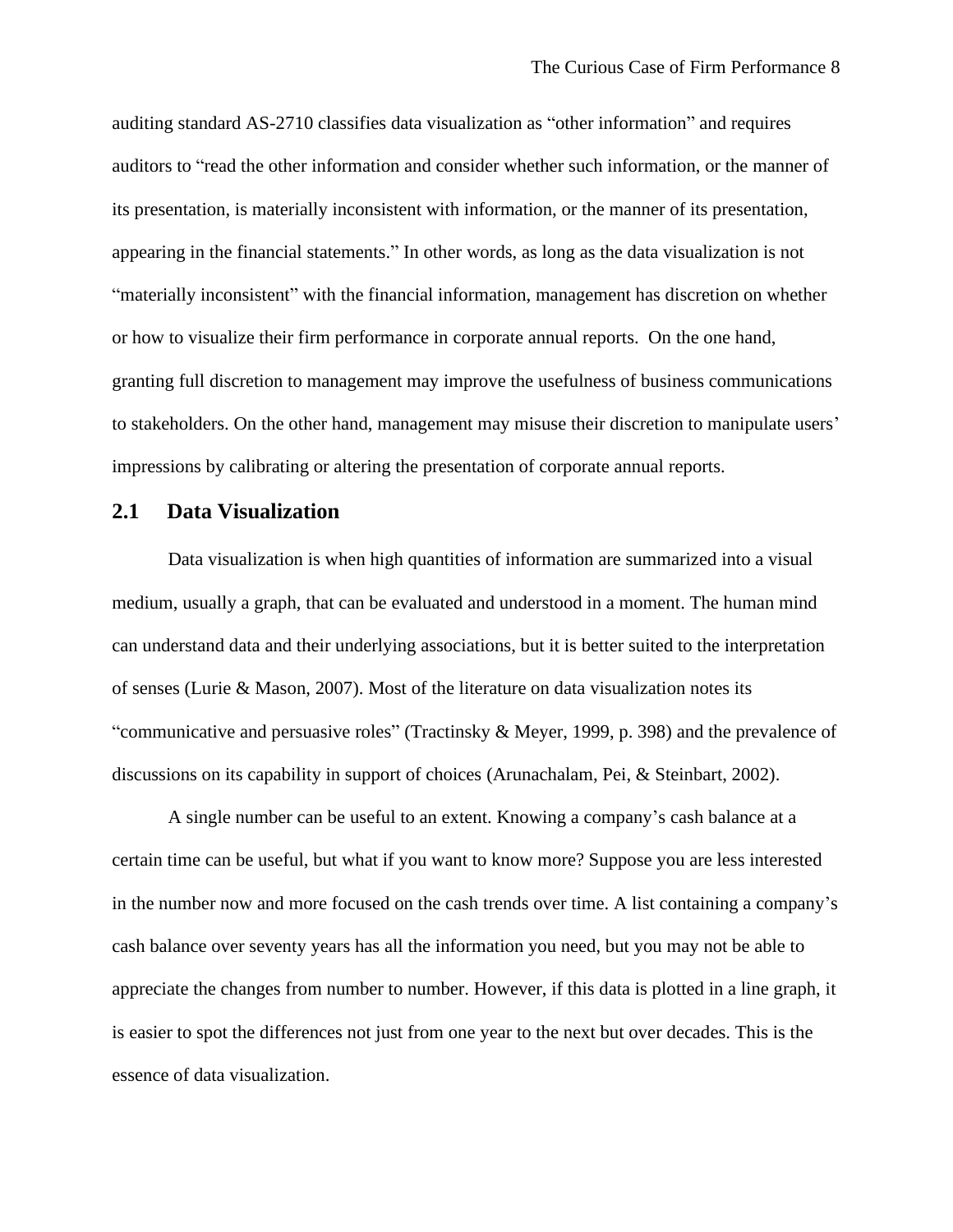Graphs, specifically, can be created and presented to convey information, highlight various underlying associations, and tell different "stories" (Shen, Lee, & Wang, 2021). A pie chart shows proportions, a scatter plot shows correlation, and line graphs show the fluctuations of a measure over time. Each type of chart is designed for a specific type of data. Even when presenting the same data, the design and specification of each graph can do better or worse, depending on its style and the nature of the information. In the same way, a person trying to design an informative graph does well to note that there should not be complete creative liberty. "Graphs should be drawn in a manner that leads viewers to reach conclusions consistent with...the underlying numeric data" (Arunachalam, Pei, & Steinbart, 2002) and typically they are, though it is not arduous to do the opposite. Methods for oversaturating a graph with useless details, or "*chartjunk*," are both easy and appealing to presenters (Tractinsky & Meyer, 1999). For instance, the addition of a third dimension to a graph can make it look more attractive than standard two-dimensional ones; however, when more dimensions than variables are added to a graph, the information can be distorted and misleading (Shen, Lee, & Wang, 2021).

It is this misleading information that is particularly concerning to researchers. Shen, Lee, and Wang note that "information encoders must find the best mixture of (graph) elements to help decoders interpret the underlying messages" (Shen, Lee, & Wang, 2021, p. 65). Graph details can enhance the readability of information. They can also "inadvertently lead users to stare at a graph but never understand the underlying messages or, even worse, draw misleading or inaccurate conclusions" (Shen, Lee, & Wang, 2021). This is the hidden difficulty of using graphs. To condense and convey information, one cannot simply thrust data into a graphing tool nor can they add whatever detail they want. Data visualization must be simple yet informative, or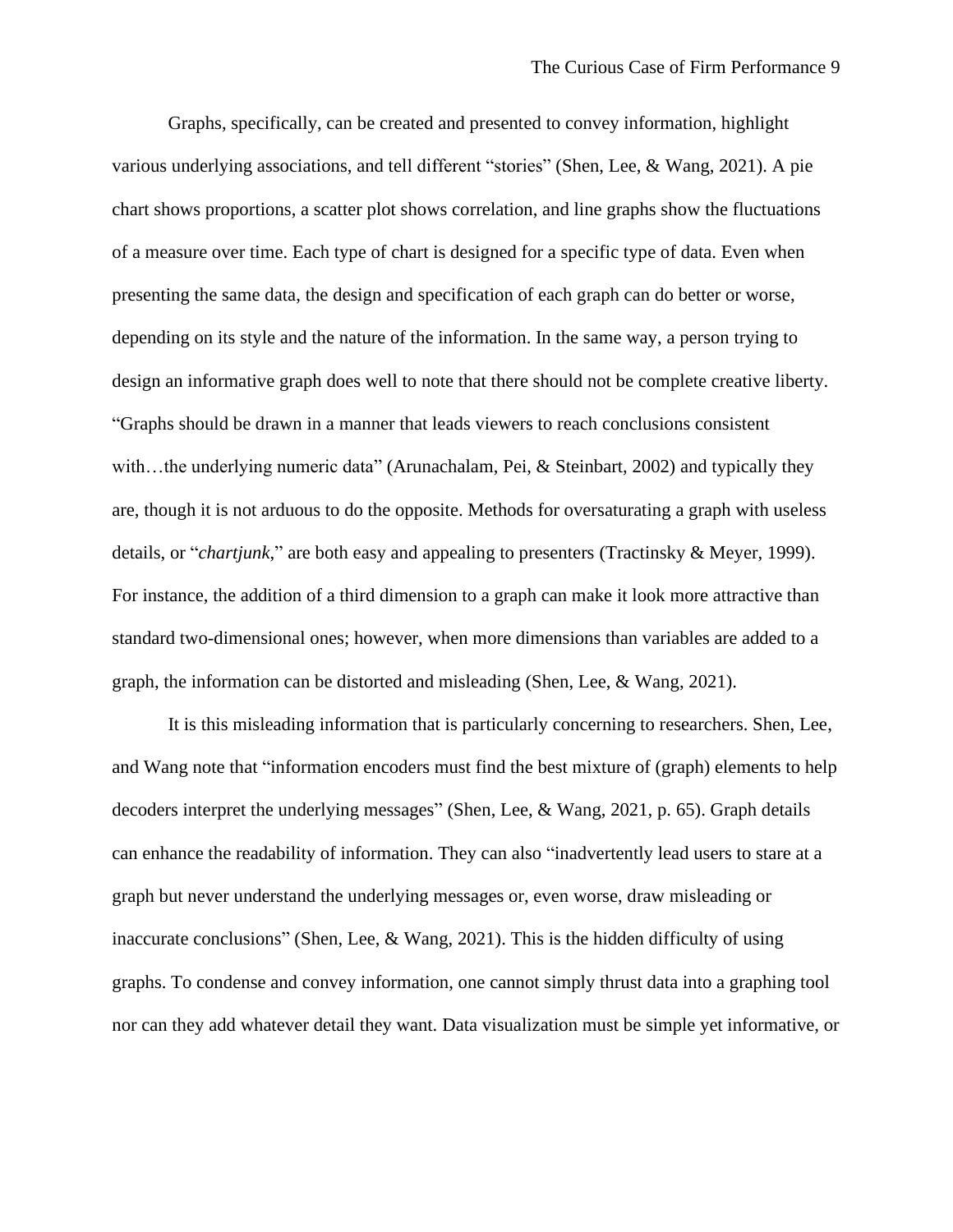else it will be useless (Tractinsky & Meyer, 1999). So far, these explanations assume that the creation or presentation of misleading information is unintentional. This is not always the case.

#### <span id="page-11-0"></span>**2.2 Impression Management**

The practice of taking something with a clear conclusion at its center and twisting it such that one will come to a different, typically more positive, one is called impression management (Arunachalam, Pei, & Steinbart, 2002). A simple example of impression management could be wearing a suit and tie to seem more professional. The person still has the same knowledge and ability, but they may be perceived as having more because they are wearing clothes associated with professionalism. Impression management is typically used to describe more data-driven manipulation. As illustrated in Figure 1, the 2008-2010 capital expenditures of Comcast Corporation were presented in a combo chart. While the underlying data is no different when presented with additional depth, the third dimension might make the users "feel" more confident in the firm's performance. To extend the metaphor, the creator of Figure 1 has dressed the data in

better clothing to make the trend seem more favorable.

The ethics of impression management continue to be debated. Those in favor consider it normal and acceptable, as most people try to leave a good impression in their daily lives whenever they are given a chance. If there is nothing morally wrong with trying to appear as good as possible, why would it be wrong to do the same thing when presenting firm performance to stakeholders? Supporters also cite that impression management does not contain any falsehoods. All the necessary data is present; it is simply arranged to tell *Figure 1: Graph from the Comcast* 



*Corporation Annual Report in 2010*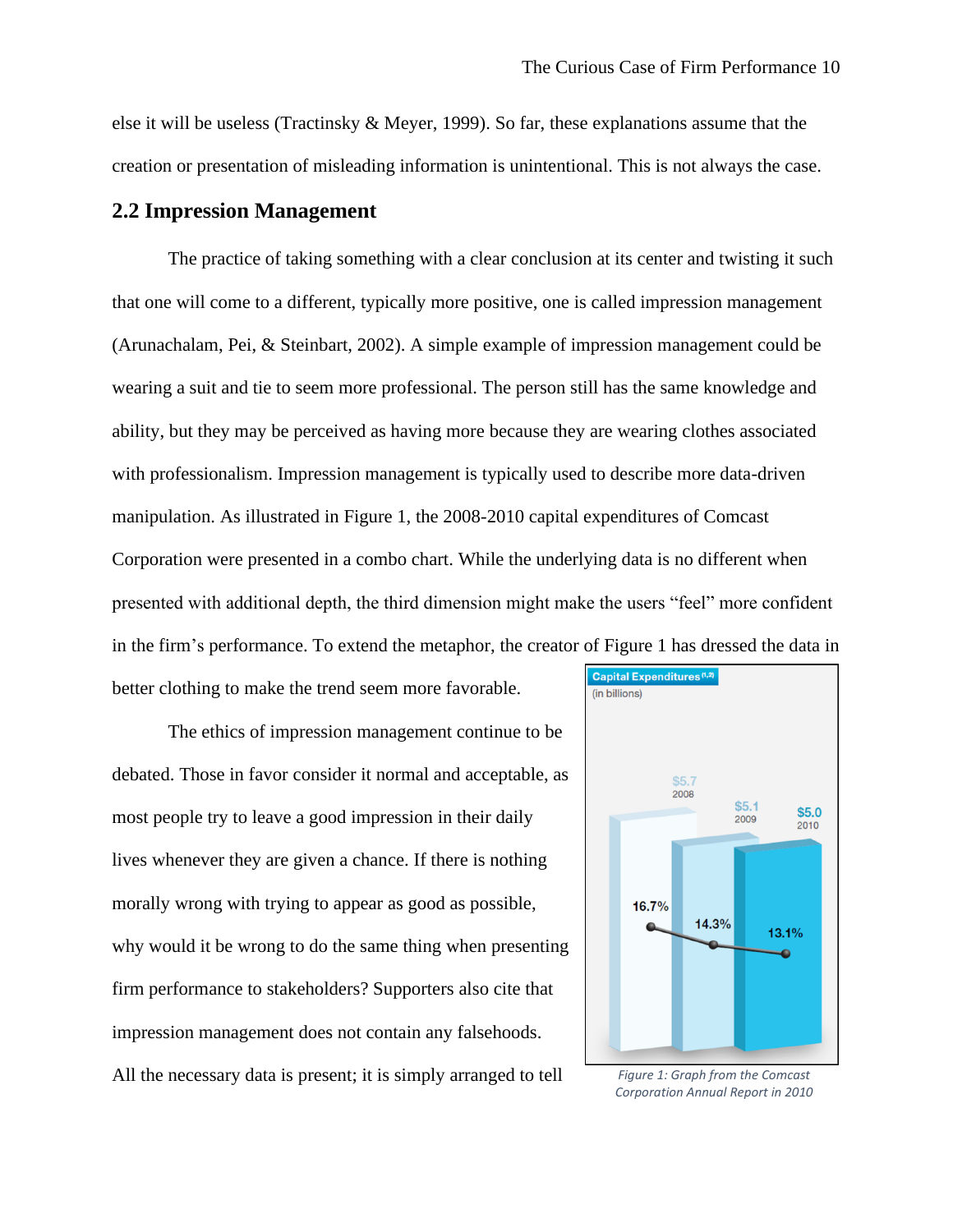a story or enhance the information. Not to mention creators of data visualization cannot envision or prevent any potential misunderstanding from happening. Users shall be responsible for failing to interpret the data visualizations properly.

Those against impression management believe that this is an overgeneralization of what is, by definition, deception. "Deceive" is defined by the Oxford English Dictionary as "to cause to believe what is false; to mislead as to a matter of fact, lead into error, impose upon, delude, 'take in'" (Simpson, Weiner, & Oxford University Press, 1989) and quite different from simply trying to look good. A person wearing a suit is trying to appear more professional, but this is usually because they indeed are and they want to emphasize their qualifications. Impression management is the emphasis of a false conclusion. Although impression management is generally not considered lying, it may lead someone to do something harmful to themselves.

There is psychological evidence to support opinions opposed to impression management. People tend to take the path of least resistance when studying data, choosing the options that allow fast and easy decisions (Arunachalam, Pei, & Steinbart, 2002). Graphs serve as this path, allowing a person to evaluate financial data quickly. Thus, if a person is given both raw data and a processed data visualization incorrectly summarizing it, they will typically be biased toward the graph (Chang & Luo, 2019). Even a graph with numbers shows this; the reader may only skim data and focus on the picture. People also have issues with detecting small changes to an image (Arunachalam, Pei, & Steinbart, 2002) and tend to both fail to notice a small error as well as rely on it.

The methods of impression management are varied. Arunachalam et al. noted, among other examples, that distorting proportionality to exaggerate a trend, masking a trend by graphing it with another, omitting negative numbers, and the reversal of year order were popular methods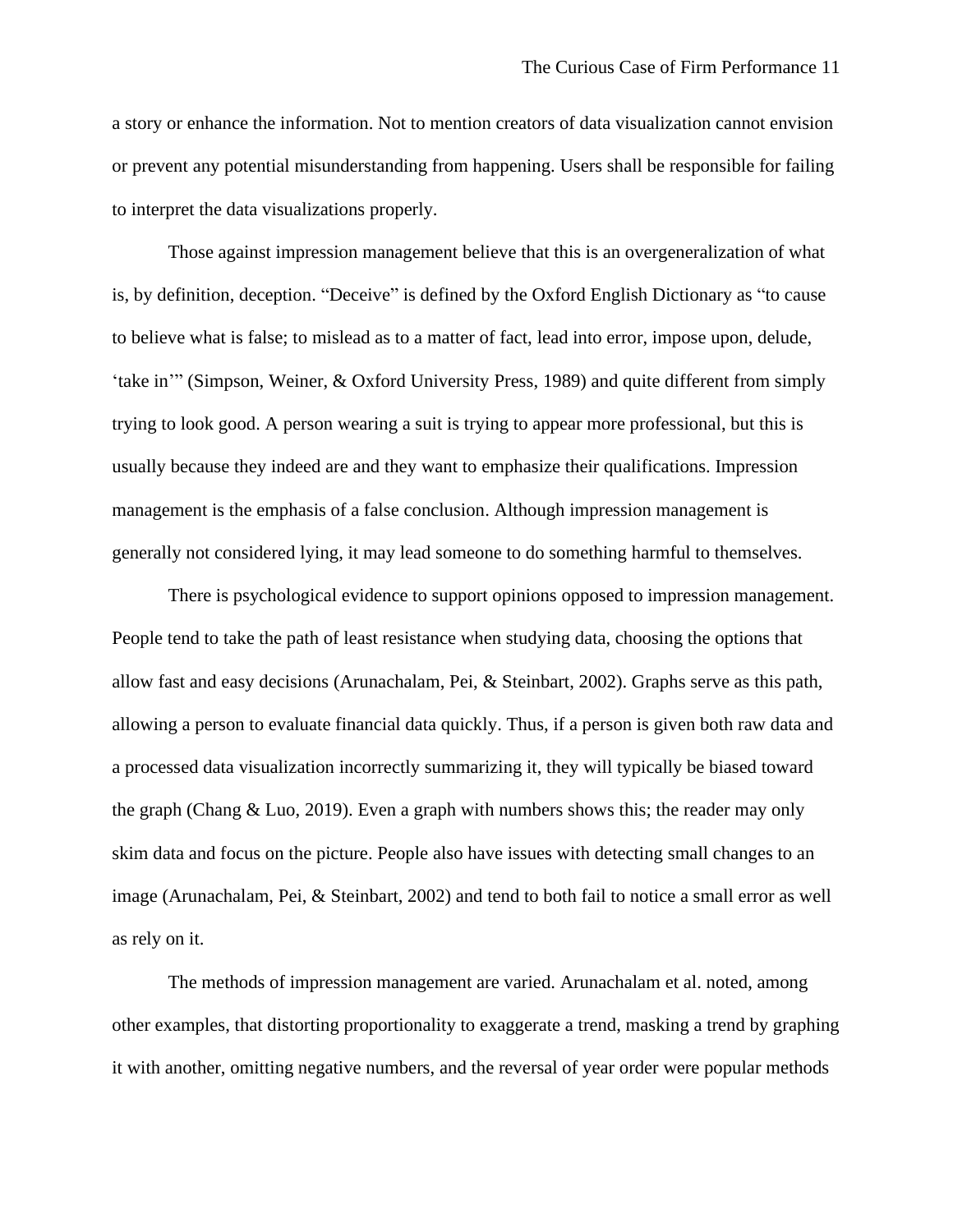of distorting bar graphs (Arunachalam, Pei, & Steinbart, 2002). Three-dimensional graphs, like Figure 1, are a type of proportionality distortion – the extra dimension makes it harder for users to visually judge the changes over time, while the superfluous top artificially exaggerates the trend. A company can also omit negative numbers from a graph to "clean" it, but there is no critical reason aside from hiding the numbers in the same way that no functional purpose exists for adding the third dimension. This is presumptuous, of course, but it is reasonable to assume that if something is hidden or altered, it is because the person who interfered does not want it to be found. Negative numbers also tend to be less favorable than positive ones in a corporate setting, giving clear motive, means, and opportunity for their concealment. Arunachalam et al. documented the year reversal phenomenon and examined its impact on decision making, but no empirical evidence on its prevalence and severity was provided.

#### <span id="page-13-0"></span>**2.3 Year Reversal**

Like all other impression management tricks, year reversal might be viewed as a "sneaky" practice when presenting firm performance. At first glance, Figure 2 shows a positive trend if its users assume its year order from left to right. However, its chronological order has been reversed by displaying the



*Figure 2: Graph from the Johnson & Johnson Annual Report in 2018*

most recent year first and continuing backward. Anyone who studied the graph can see this plainly, and yet even reasonably informed users can be affected by such a practice, especially when under time pressure (Arunachalam, Pei, & Steinbart, 2002).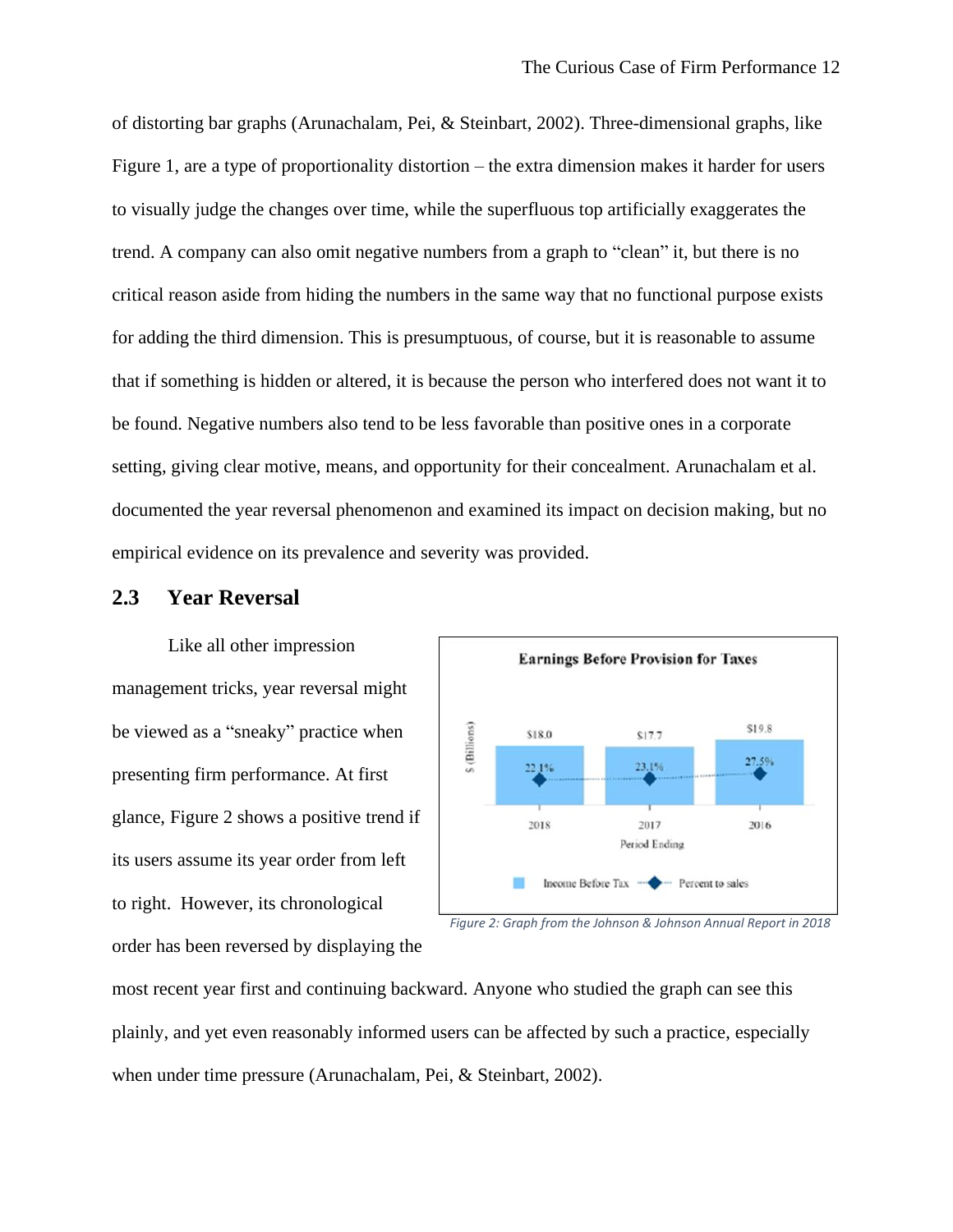Financial reporting should provide a correct image of what it communicates. The unfortunate truth is that many companies only abide by this purpose to the extent that it is convenient. Their goal, instead, may be conveying a favorable image rather than the correct one. Calling it lying is easy but not always true. Everything in an annual report can be true and still leave a reader with the wrong impression, and this is not always the fault of impression management. Year reversal has a few potential reasons.

#### <span id="page-14-0"></span>**2.4 Plausible Explanations of Year-Reversal**

#### <span id="page-14-1"></span>2.4.1 Natural Language

The company of origin could potentially affect year order<sup>1</sup>. English speakers may find it easy to assume that script should always be read from left to right. However, not all languages are read this way. Some languages, such as Arabic and Hebrew, are read from right to left. Others, like traditional Chinese, can be read in either direction. These cases are rare but still a plausible reason that was discussed in the research process. Acknowledging this is also the first step in studying year reversal. It is symbolic of how even the most basic assumptions, such as the direction of language or the likelihood of impression management, must be studied on their own and never assumed.

#### <span id="page-14-2"></span>2.4.2 Proximity to a Comparative Financial Statement

In the U.S., multi-year comparative financial statements present data of the current year next to their account titles, so as to highlight the most relevant information ahead of something less so from the past. Time-series data in tables is traditionally in reversed chronological order for this reason, contrasting financial graphs which typically depict year order from left to right.

<sup>1</sup> This research only collects and analyzes graphs from the annual reports of companies reporting in the United States of America. Some graphs from East Asian and West Asian companies were checked, but not with the main data analysis.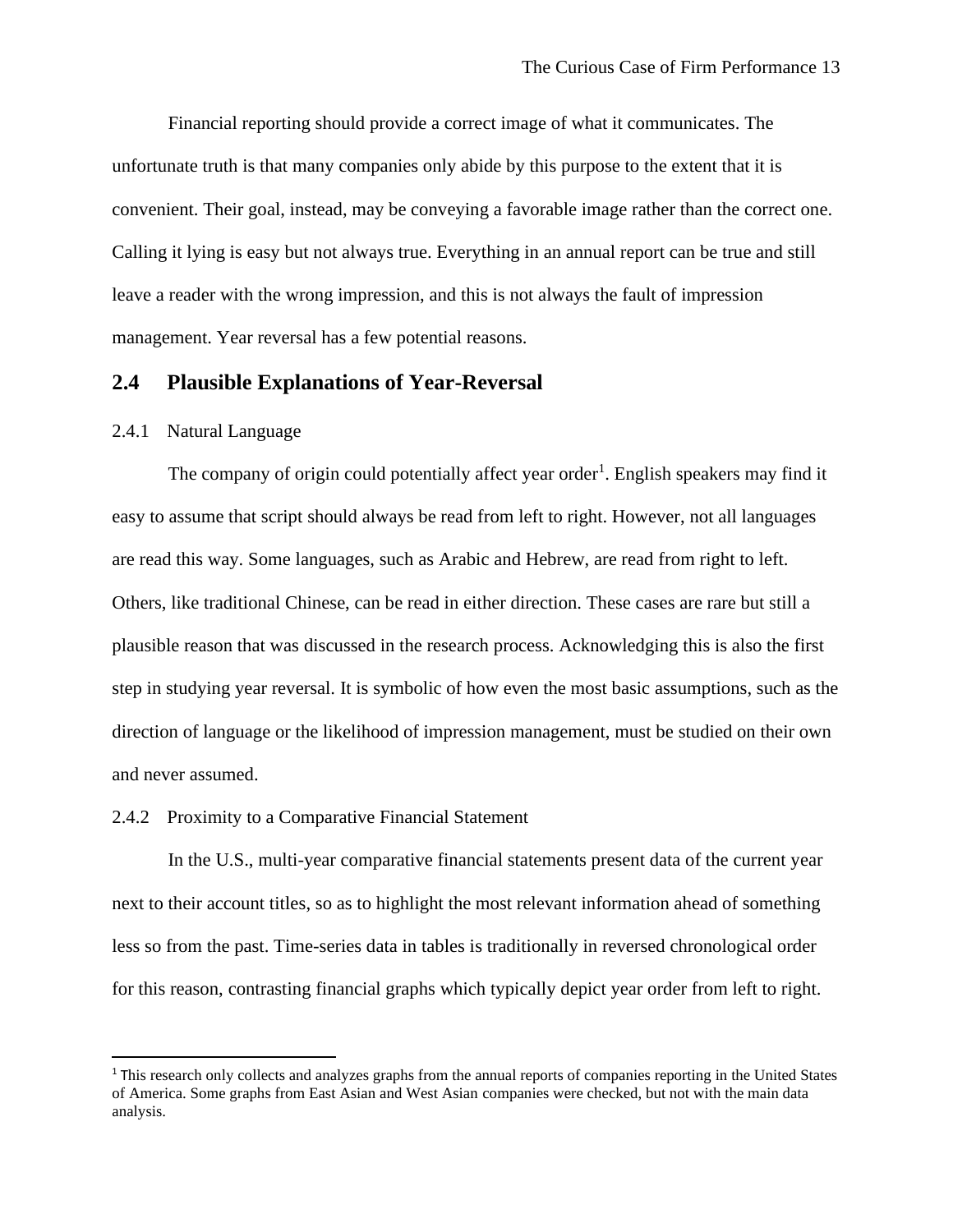When a company plans to illustrate tabular time-series information by using graphs, an inevitable dilemma occurs – should the graphs be reversed to match the tables? Reversing the year order in bar charts can avoid inconsistency between the tabular and graphical presentation of the same data. Unfortunately, doing this deviates from users' graph analysis habits. Not doing it can still confuse them; it asks users to notice the very details of which Arunachalam et al. warned. This is especially the case when tabular and graphical presentations are close to each other.

#### <span id="page-15-0"></span>2.4.3 CEO or CFO Turnover

The Sarbanes-Oxley Act requires that the CEO and CFO be specifically responsible for the faithful representation of the information in annual reports. Since they are typically the ones to approve the final presentation of firm performance, a connection was possible. The CEO or CFO may request or accept reversed graphs as a stylistic choice. It could also be tied to impression management or the proximity between the tabular and graphical presentation of the same information. While the reasons could be hard to discern, the occurrence can still be studied objectively.

#### <span id="page-15-1"></span>2.4.4 Firm Performance

Firm performance could be another plausible explanation of year reversal. Specifically, a company with unfavorable financial trends might be uncomfortable visualizing them in their annual reports. Reversing the year order may help conceal or beautify these trends. Though recent accounting scandals have made governments sensitive to dishonesty in official corporate documentation, impression management tends to avoid this scrutiny. It can hide unfavorable data without actually lying. It is for this reason that a poor performing company may be correlated to an adoption of year reversal, and it is this exact correlation that will be investigated.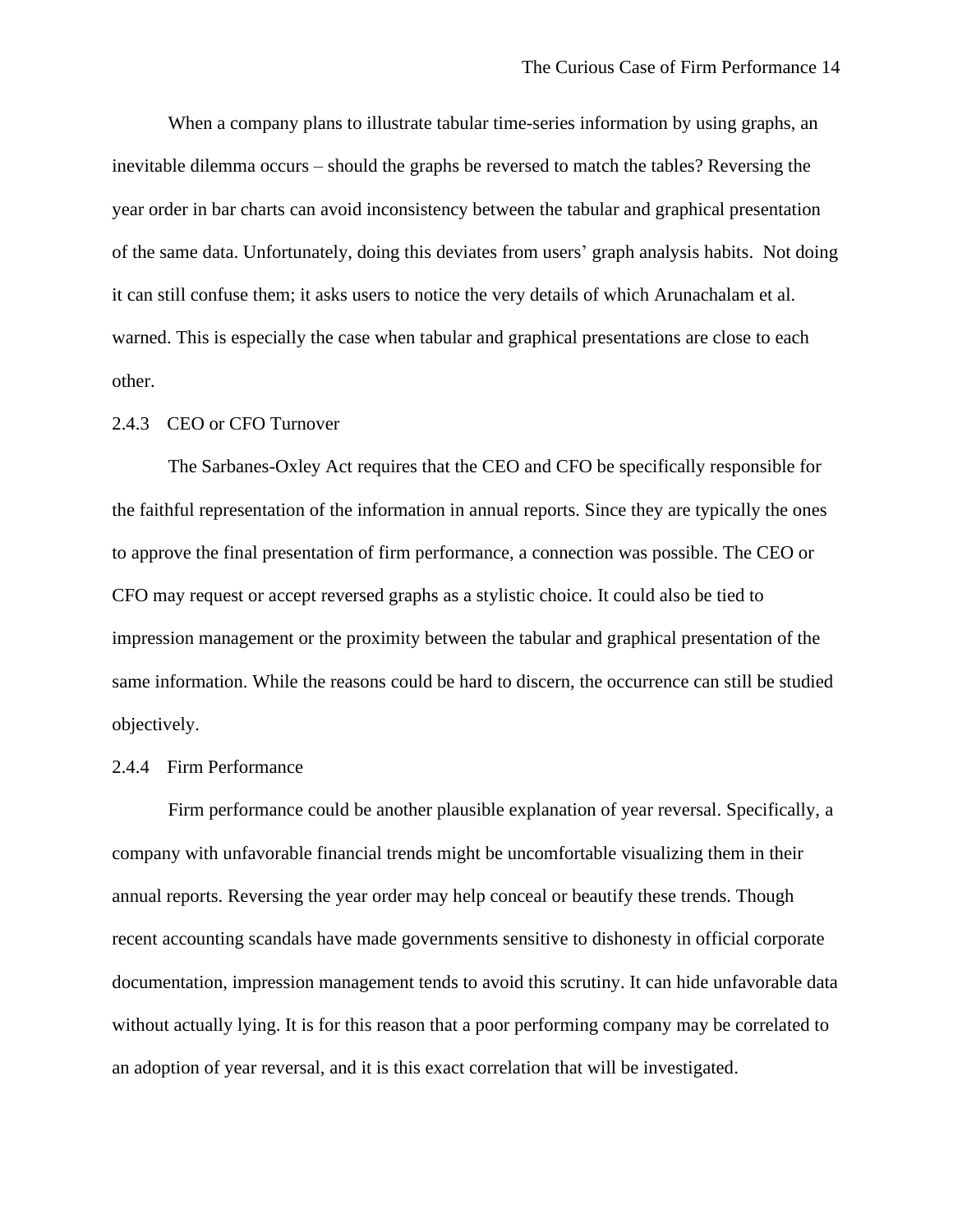#### <span id="page-16-0"></span>2.4.5 Research Questions

To summarize, this research posits two questions. First, how often are the year order of bar graphs in annual reports presented from right to left? This question is essential for two reasons. First, the frequency of year reversal shows the prevalence and severity of the potential confusion and misunderstanding. Second, the occurrence of year reversal serves as the foundation for studying other factors, such as impression management.

Once the first research question is answered, it presents the second: what are the reasons, if any, that these companies practice year reversal? While the discussed reasons may be present, there is also the possibility that something not previously predicted has occurred. Also, there is a chance that the year reversal was purely unintentional with no particular cause at all. Finding potential causes will be critical in determining the severity of the year reversal phenomenon, as well as yielding implications to users, educators, and policy-makers.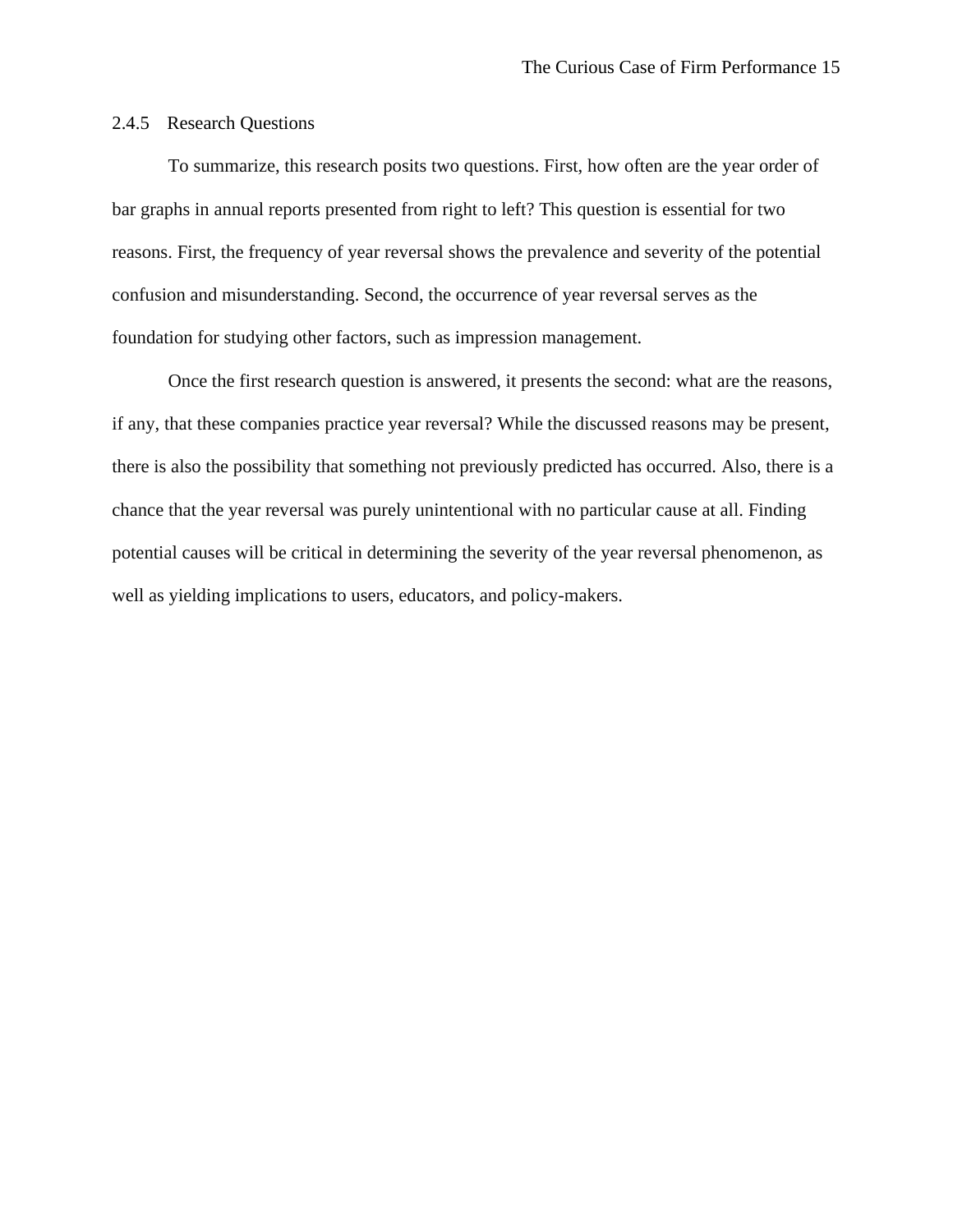## **III. Research Methods**

### <span id="page-17-1"></span><span id="page-17-0"></span>**3.1 Data Collection**

This research explores the prevalence and severity of year reversal by using data from a private database assembled and built by Dr. Milton Shen of the University of Alabama in Huntsville. The database collects the 2004-2019 annual reports of the Fortune 100 companies on the 2010 list. The database also stores all types of graphs from those annual reports and their graphing attributes (e.g., format, 2D/3D). To examine the associations between year reversal and other factors, this research also manually gathers firm performance and CEO or CFO turnover data from annual reports.

Note that the data collection somewhat limits the scope of this research. Specifically, none of the 2010 Fortune 100 companies are originated from or headquartered in regions whose natural language is written from right to left. While it is tempting to provide a universal or multinational explanation to year reversal, this research can only explore, investigate, and conclude based on available data – all from English-speaking countries. In other words, one of the plausible explanations, natural language, cannot be examined by this research and requires additional collection in future research.

### <span id="page-17-2"></span>**3.2 Coding Process and Inter-Rater Reliability (IRR)**

Whenever the data collection required subjective judgment, two independent coders worked separately to ensure consistency and reliability. Their coding results were recorded and then compared automatically by the cloud database. Any inconsistency was flagged by the system and awaited further manual reconciliation. By doing so, inter-rate reliability could be computed and data analyses was performed on agreed-upon coding results, allowing conclusions to be asserted based on scientifically examined datasets.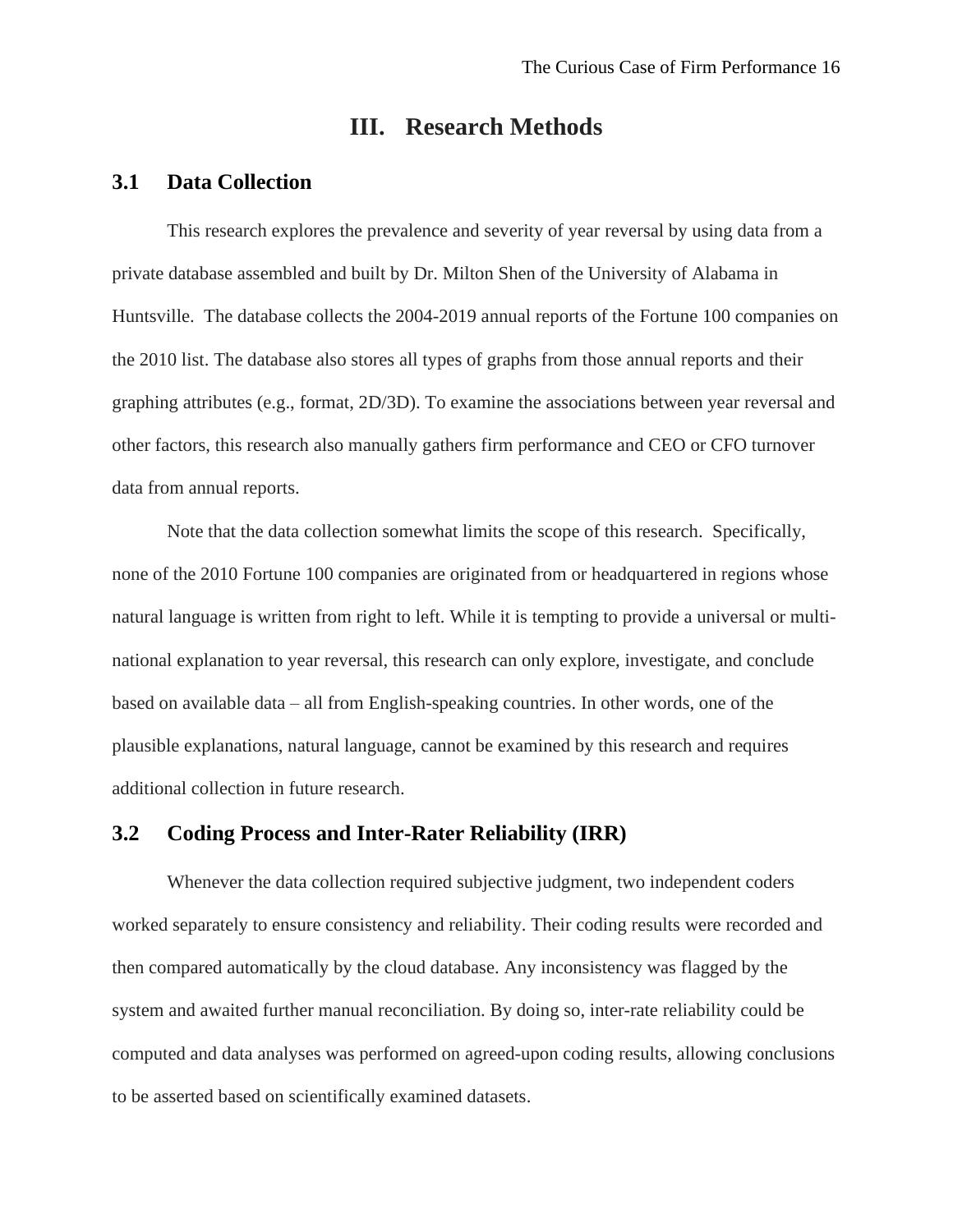## <span id="page-18-0"></span>**3.3 Data Analyses**

Data visualization allows people both familiar and unfamiliar with the information to see trends and expedite decision making. Most prior research focuses on the strength and benefits of data visualizations but rarely notices their potential drawbacks, especially when they are created to manage impressions. Due to the scarcity of prior studies, this paper is put in a unique position as an exploratory study, where no specific hypothesis testing will be proposed or performed. It would be bold to try and end a discussion in the same work that started it. Even if this were not an early study, the number of bar graphs with reversed years was not high enough to merit formal statistical testing. Instead, descriptive statistics will be used which allow a degree of perspective surrounding the year reversals, describing the situation that could prompt a reversal without making a definitive claim.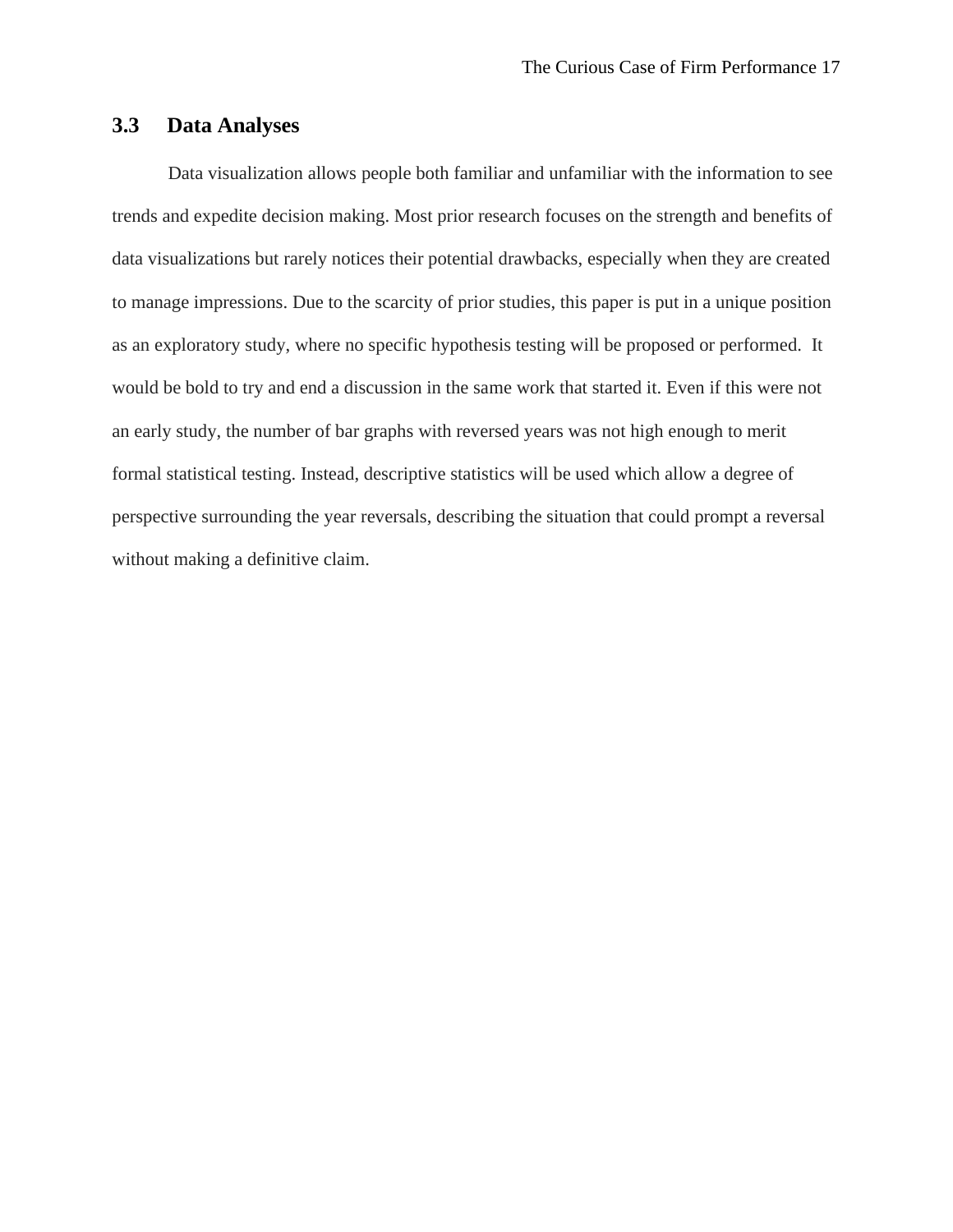## **IV. Research Results**

### <span id="page-19-1"></span><span id="page-19-0"></span>**4.1 The Prevalence of Year-Reversal**

The aforementioned private database collects 11,840 financial graphs including bar, line, pie, and other charts from 2004 to 2019. The two raters sorted through these graphs, separated them into their related graph categories, and then classified bar charts based on their format (i.e., vertical/horizontal) and presentation. As measurements of inter-rater reliability, all Cohen's Kappa scores for the coding processes are greater than .90, higher than the threshold of acceptance.

The bar charts were extracted from this group, and they numbered 8,188 according to Table 1. It also shows that 7,167 of these graphs were vertical, giving us our sample. An interesting note is that bar charts represented 69.2% of the total sample and 60.5% were vertical bar charts. This alludes to the importance of this study. Three-fifths of the sample population applied to what was researched, a notable amount.

| Year         | <b>Horizontal</b> | <b>Vertical</b> | <b>Total</b> |
|--------------|-------------------|-----------------|--------------|
| 2004         | 68                | 453             | 521          |
| 2005         | 32                | 521             | 553          |
| 2006         | 63                | 512             | 575          |
| 2007         | 39                | 498             | 537          |
| 2008         | 61                | 428             | 489          |
| 2009         | 93                | 365             | 458          |
| 2010         | 69                | 351             | 420          |
| 2011         | 77                | 442             | 519          |
| 2012         | 93                | 393             | 486          |
| 2013         | 67                | 442             | 509          |
| 2014         | 84                | 506             | 590          |
| 2015         | 53                | 533             | 586          |
| 2016         | 47                | 460             | 507          |
| 2017         | 60                | 518             | 578          |
| 2018         | 52                | 408             | 460          |
| 2019         | 63                | 337             | 400          |
| <b>Total</b> | 1021              | 7167            | 8188         |

| 2004         | 17  | 409  | 426  |
|--------------|-----|------|------|
| 2005         | 9   | 481  | 490  |
| 2006         | 9   | 471  | 480  |
| 2007         | 7   | 446  | 453  |
| 2008         | 10  | 377  | 387  |
| 2009         | 8   | 329  | 337  |
| 2010         | 1   | 329  | 330  |
| 2011         | 1   | 406  | 407  |
| 2012         | 26  | 341  | 367  |
| 2013         | 46  | 363  | 409  |
| 2014         | 47  | 409  | 456  |
| 2015         | 39  | 451  | 490  |
| 2016         | 84  | 329  | 413  |
| 2017         | 77  | 399  | 476  |
| 2018         | 56  | 316  | 372  |
| 2019         | 54  | 253  | 307  |
| <b>Total</b> | 491 | 6109 | 6600 |

Year Reversed Standard Total

*Table 1: Horizontal vs. Vertical Bar Graphs Table 2: Reversed vs. Standard Vertical Bar Graphs*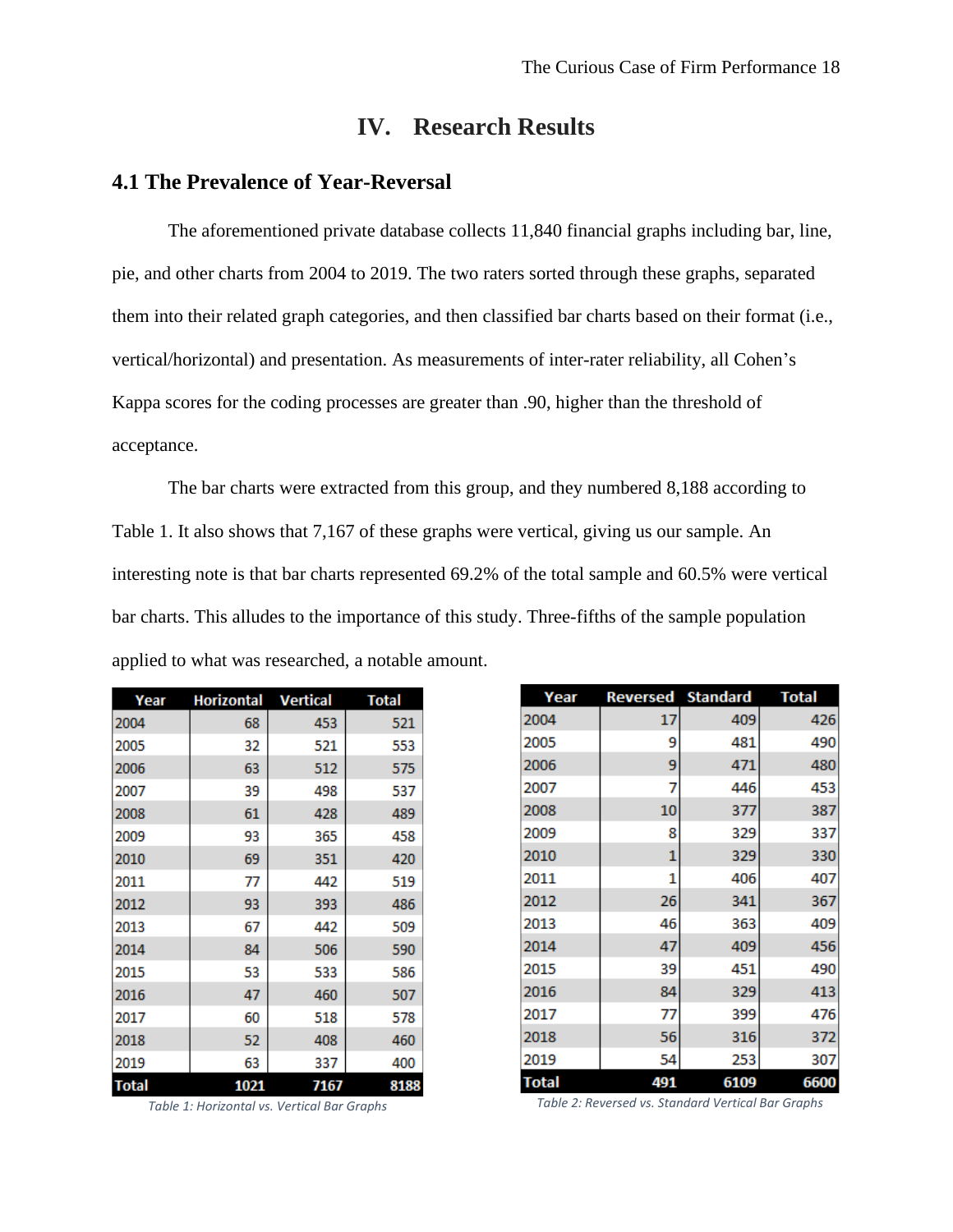The next step was to divide these vertical bar charts into those with standard and reverse year order. As shown in Table 2, among all 7,167 vertical bar charts, 6,600 depict time-series  $data - 6,109$  (92.6%) with standard year order from left to right and 491 (7.4%) with reversed year order from right to left. Although deciding a cutoff for the prevalence of a phenomenon is inevitably subjective and arbitrary, it shall be troubling for most people to learn that more than one in twenty vertical bar charts were presented with reversed year order.

Table 3 shows the count of year-reversal graphs by firm year to further examine the pervasiveness and severity. During 2004-2019, 18 companies provided at least one vertical timeseries bar chart. While year reversal seemed incidental to some companies (e.g., ConocoPhilips and Liberty Mutual), many other companies reversed their year-order for several consecutive years and multiple times per year, suggesting that the decision to reverse the year order may not have been random or unintentional. The American International Group and Hartford Financial

| <b>Company</b>                     |    |   |   |   |    |   |   |   |    |    |    |    |    | 2004 2005 2006 2007 2008 2009 2010 2011 2012 2013 2014 2015 2016 2017 2018 2019 Total |    |                |                         |
|------------------------------------|----|---|---|---|----|---|---|---|----|----|----|----|----|---------------------------------------------------------------------------------------|----|----------------|-------------------------|
| Allstate                           |    |   |   |   |    |   |   |   |    |    |    |    |    | 3                                                                                     |    | 3              | 9                       |
| American International Group       |    |   |   |   |    |   |   |   | 25 | 37 | 31 | 31 | 38 | 39                                                                                    | 38 | 38             | 277                     |
| <b>ConocoPhillips</b>              |    |   |   |   |    |   |   |   |    |    | 9  |    |    |                                                                                       |    |                | 9                       |
| <b>Enterprise Product Partners</b> |    |   |   |   |    |   |   |   |    |    |    |    |    |                                                                                       |    |                | 8                       |
| <b>General Motors</b>              |    | Δ | Δ |   |    |   |   |   |    |    |    |    |    |                                                                                       |    |                | 12                      |
| <b>Hartford Financial Services</b> |    |   |   |   |    |   |   |   |    |    |    |    | 33 | 28                                                                                    |    |                | 61                      |
| <b>Home Depot</b>                  |    |   |   |   |    |   |   |   |    |    |    |    |    |                                                                                       |    | 1              | $\overline{\mathbf{c}}$ |
| Intel                              |    |   |   |   |    |   |   |   |    |    |    |    |    |                                                                                       |    |                | 11                      |
| Johnson & Johnson                  |    |   |   |   |    |   |   |   |    |    |    |    |    |                                                                                       | 4  | 4              | 8                       |
| Liberty Mutual Insurance Group     |    |   |   |   |    |   |   |   |    |    |    |    |    |                                                                                       |    |                | 2                       |
| Lockheed Martin                    |    | 5 | 5 | 4 | 5  | 5 |   |   |    |    |    |    |    |                                                                                       |    |                | 27                      |
| Merck                              |    |   |   |   |    |   |   |   |    |    |    |    |    |                                                                                       |    |                | 8                       |
| <b>MetLife</b>                     |    |   |   |   |    |   |   |   |    |    |    |    | Δ  | 4                                                                                     | Δ  | $\overline{2}$ | 14                      |
| Northrop Grumman                   |    |   |   |   |    |   |   |   |    | 6  | 6  | 6  | 6  |                                                                                       |    |                | 24                      |
| Pfizer                             |    |   |   |   |    |   |   |   |    |    |    |    |    |                                                                                       |    |                | 3                       |
| <b>Target</b>                      |    |   |   |   |    |   |   |   |    |    |    |    |    |                                                                                       |    |                | 4                       |
| <b>Tyson Foods</b>                 |    |   |   |   |    |   |   |   |    |    |    |    |    |                                                                                       |    |                | $\overline{2}$          |
| <b>Verizon Communications</b>      |    |   |   |   |    |   |   |   |    |    |    |    |    |                                                                                       |    | 5              | 10                      |
| <b>Total</b>                       | 17 | 9 | 9 |   | 10 | 8 | 1 | 1 | 26 | 46 | 47 | 39 | 84 | 77                                                                                    | 56 | 54             | 491                     |

*Table 3: Breakdown of Vertical Bar Graph Year Reversals by Company and Year*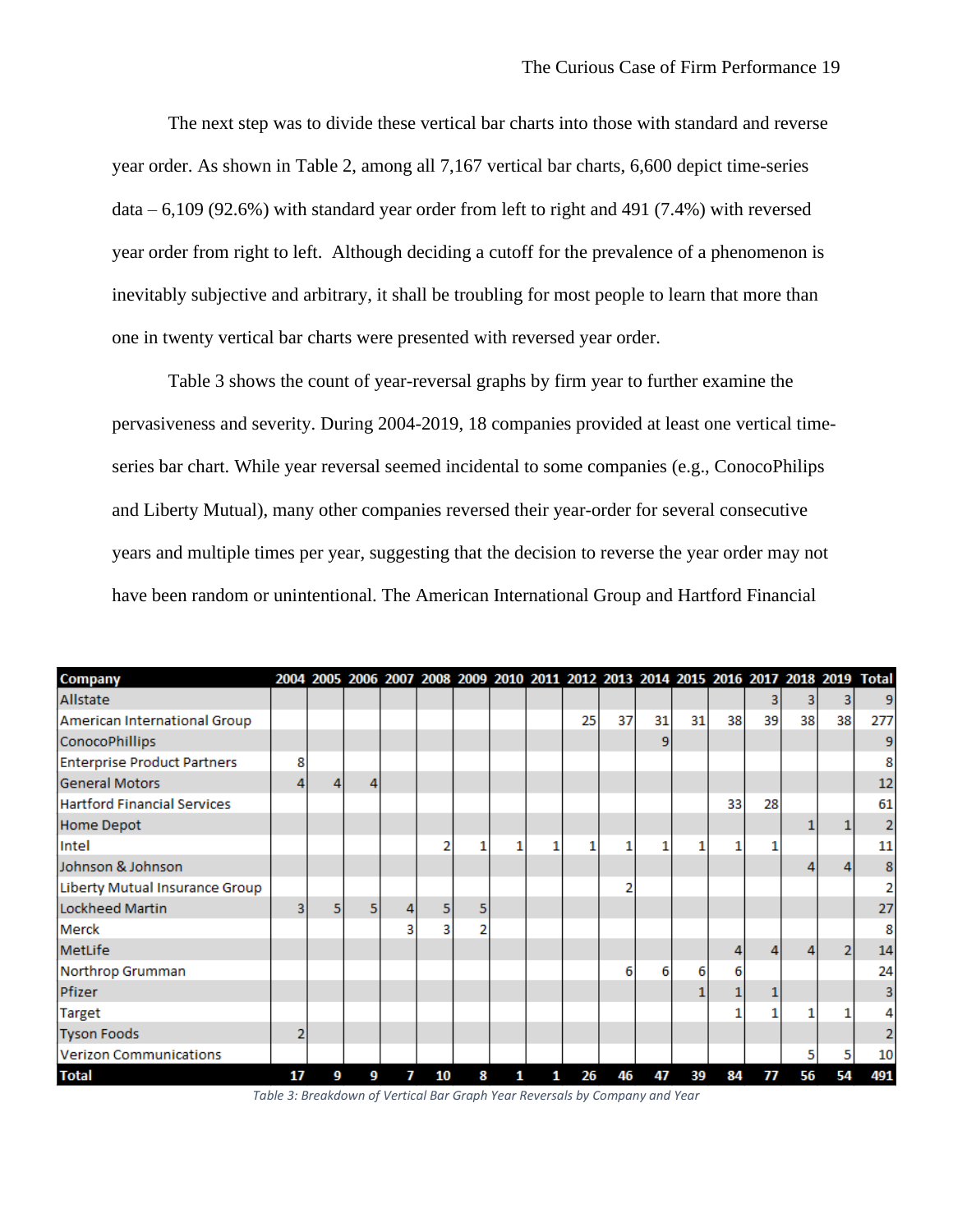Services provided more vertical bar charts with year reversal, respectively representing 56.4% and 12.4% of the total count.

In sum, based on the descriptive statistics presented above, the year reversal of vertical bar charts seems prevalent or unignorable, either in terms of graph counts (7.4%), firm counts (18%), or firm-year-level. The recurring nature of most examples suggests plausible causes other than unintentional errors or happenstance. The year order of those vertical bar charts might be calibrated to convey information under certain circumstances.

#### <span id="page-21-0"></span>**4.2 Proximity**

Financial graphs are frequently used to illustrate or supplement the tabular presentation of information. The process to examine the impact of proximity started with tracing all graphs with reversed year order to their annual report of origin. As shown in Table 4, if the graph appeared on the same page as a related table with reversed year-order, it was marked in the "Same Page"

|                                       | <b>Total</b> | <b>Same Page</b> |     |        | Same or +1 % Same Page % Same or +1 |
|---------------------------------------|--------------|------------------|-----|--------|-------------------------------------|
| <b>Allstate</b>                       | 9            | o                |     | 0.0%   | 33.3%                               |
| <b>American International Group</b>   | 277          | 71               | 209 | 25.6%  | 75.5%                               |
| <b>ConocoPhillips</b>                 | 9            | 0                |     | 0.0%   | 100.0%                              |
| <b>Enterprise Product Partners</b>    |              |                  |     | 0.0%   | 0.0%                                |
| <b>General Motors</b>                 | 12           | 12               | 12  | 100.0% | 100.0%                              |
| <b>Hartford Financial Services</b>    | 61           | 15               | 56  | 24.6%  | 91.8%                               |
| <b>Home Depot</b>                     |              | 0                |     | 0.0%   | 100.0%                              |
| <b>Intel</b>                          | 11           |                  | 11  | 81.8%  | 100.0%                              |
| Johnson & Johnson                     | 8            | 8                | 8   | 100.0% | 100.0%                              |
| <b>Liberty Mutual Insurance Group</b> |              | n                |     | 0.0%   | 0.0%                                |
| <b>Lockheed Martin</b>                | 27           |                  | 13  | 25.9%  | 48.1%                               |
| <b>Merck</b>                          |              |                  |     | 0.0%   | 100.0%                              |
| <b>MetLife</b>                        | 14           | 0                | 0   | 0.0%   | 0.0%                                |
| <b>Northrop Grumman</b>               | 24           | Ω                |     | 0.0%   | 0.0%                                |
| <b>Pfizer</b>                         | 3            | $\bf{0}$         | 3   | 0.0%   | 100.0%                              |
| <b>Target</b>                         |              |                  |     | 0.0%   | 50.0%                               |
| <b>Tyson Foods</b>                    |              | 0                |     | 0.0%   | 100.0%                              |
| <b>Verizon Communications</b>         | 10           |                  | 10  | 0.0%   | 100.0%                              |
| All                                   | 491          | 122              | 348 | 24.8%  | 70.9%                               |

*Table 4: Proximity of a Table to Reversed Bar Graphs*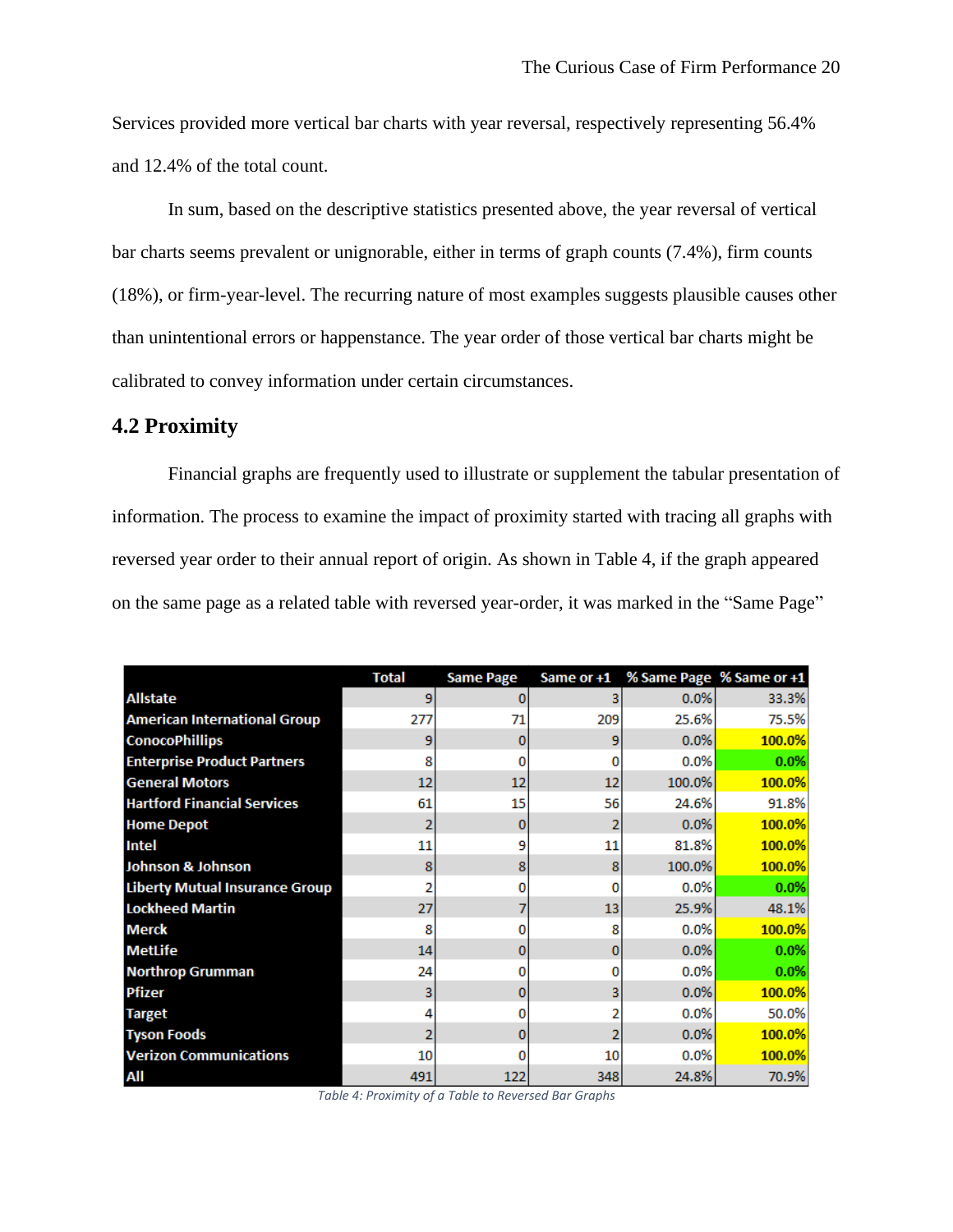column. If there was a similar table on the page before or after the graph, it was marked in the " $+1$ " column.

In 24.8% of vertical bar charts, the year order appeared on the same page as a related comparative table, whereas 70.9% of the reversed graphs were on the same page or within one page of a related table. Table 4 also shows that nine companies, or half of those in the reversal group, had all of their graphs in proximity and only four had none in proximity.

The companies with 100% proximity are self-explanatory. Tyson Foods, for instance, showed strong signs that their two graphs were specifically made to emphasize tables. The 0% cases were slightly more nuanced. Liberty Mutual Insurance Group's graphs were an example with nothing in the vicinity, aside from the text itself, correlated to the graphs or explaining why their year orders were reversed. Of the companies in neither of these categories, only two with neither a 100% or 0% value had less than half their graphs in proximity, Allstate and Lockheed Martin. Lockheed Martin was determined to be a likely candidate for proximity despite this. The analysis of the tables showed that all the graphs in their annual reports belonged to a specific section that was filled with tables that referenced them repeatedly. With this in mind, the total number of companies showing evidence of reversing their year orders due to table proximity came to thirteen, or 72.2%. This final number and the companies they represent will be studied further in Section 4.5.

### <span id="page-22-0"></span>**4.3 CEO or CFO Turnover**

To examine the potential impact of CEO or CFO turnover on year reversal, this research checked corporate annual reports to determine if a new CEO or CFO was appointed in the first year of year reversal. While correlation is not causation, this is the closest available evidence without personally interviewing the company executives. The results of this analysis are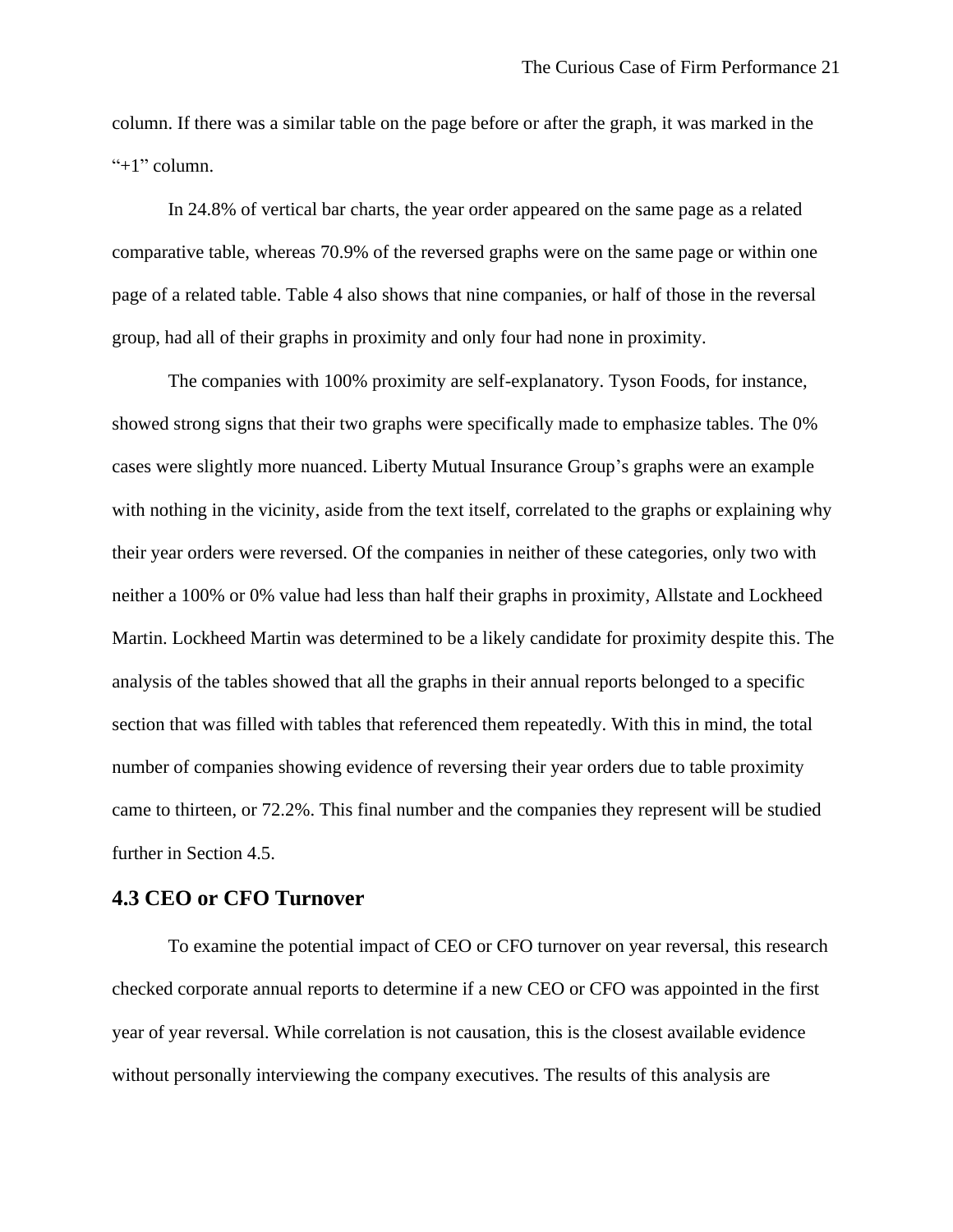summarized in Table 5. Eight (44.4%) of the companies with year reversal had a new CEO or CFO in the first year of reversal, including two (11.1%) new CEO and six (33.3%) new CFO.

It should be noted that the current cloud database collects and stores annual reports from 2004 to 2019, but some year reversals first took place before 2004 (e.g., Lockheed Martin in 2000). An interesting case with CEO turnover was Enterprise Product Partners whose year reversal started in the year when a new CEO was appointed and then ended when this CEO departed. This made the likelihood of their CEO being related to the year reversal of their bar charts more probable.

Although corporate executives are not the creators of annual reports, they are responsible for the faithful representation of financial reporting and thus have to approve its content and presentation. The 44.4% correlation suggests an association or a plausible explanation for year reversal.

<span id="page-23-0"></span>

|                                    |   | <b>New CEO New CFO</b> |
|------------------------------------|---|------------------------|
| <b>Allstate</b>                    |   | x                      |
| <b>Enterprise Product Partners</b> | x |                        |
| Johnson & Johnson                  |   | x                      |
| <b>Lockheed Martin</b>             |   | x                      |
| Merck                              |   | x                      |
| <b>Target</b>                      |   | x                      |
| Tyson                              |   | x                      |
| <b>Verizon Communications</b>      |   |                        |

*Table 5: New CEO/CFO in First Year of Reversal*

### **4.4 Firm Performance**

The impact of firm performance on year reversal was examined at two levels – firm-year and individual graph. An analysis was done similar to that for CEOs and CFOs. Instead of executives, this one checked the net income and the EPS of the company being studied in the first year of year reversal. This year was noted and compared to the previous one. The change of these financial measures between the first year of reversal and the one before was measured. The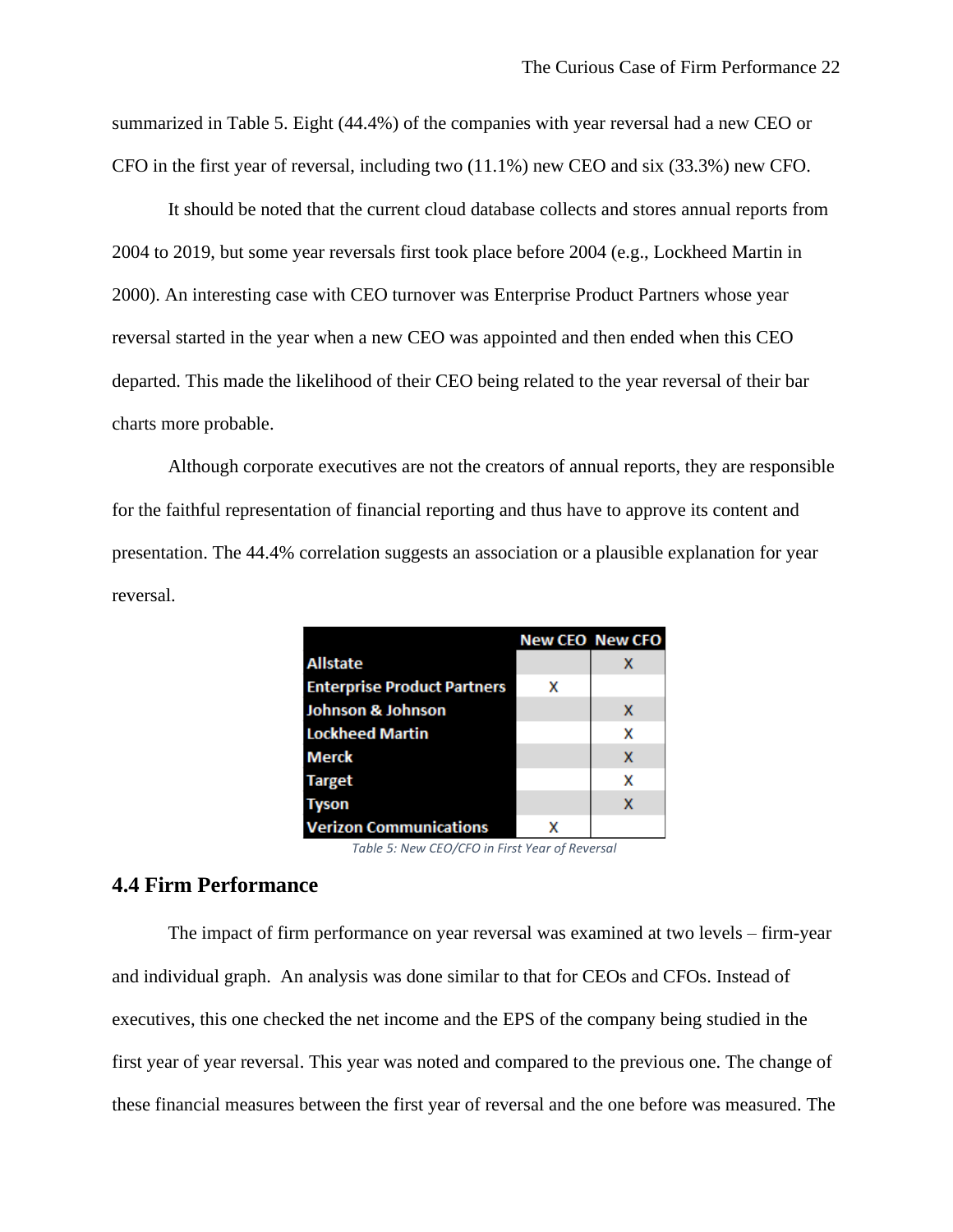results of this are in Table 6. Two companies, General Motors and Lockheed Martin, had their

first year of reversal outside the sample time period; both are starred in the "First Reversal"

column.

|                                       |                                                   |   |           |   | <b>NI</b> (in Millions) | <b>EPS</b> |                   |    |                                    |   |        |    |               |
|---------------------------------------|---------------------------------------------------|---|-----------|---|-------------------------|------------|-------------------|----|------------------------------------|---|--------|----|---------------|
| Company                               | <b>First Reversal Previous Year Reversal Year</b> |   |           |   |                         |            | Change            |    | <b>Previous Year Reversal Year</b> |   |        |    | <b>Change</b> |
| <b>Allstate</b>                       | 2017                                              | Ś | 1,877.00  | Ŝ | 3,189.00                | Ŝ          | 1,312.00          | Ś  | 4.72                               | Ŝ | 8.49   | Ŝ. | 3.77          |
| <b>American International Group</b>   | 2012                                              | Ŝ | 17,798.00 | Ŝ | 3,438.00                |            | $$(14,360.00)$ \$ |    | 9.44                               |   | 2.04   | Ś  | (7.40)        |
| <b>ConocoPhillips</b>                 | 2014                                              | Ŝ | 9,156.00  | s | 6,869.00                | s          | (2, 287.00)       |    | 7.43                               |   | 5.54   | s. | (1.89)        |
| <b>Enterprise Product Partners</b>    | 2004                                              | Ŝ | 105.00    | S | 268.00                  | Ŝ          | 163.00            |    | 0.42                               | Ŝ | 1.01   | Ś  | 0.59          |
| <b>General Motors</b>                 | 2002*                                             | Ŝ | 1,736.00  | Ŝ | 4,063.00                | Ŝ          | 2,327.00          | Ŝ  | 3.37                               | Ś | 7.24   | Ś  | 3.87          |
| <b>Hartford Financial Services</b>    | 2016                                              | Ś | 1,682.00  | S | 896.00                  | s          | (786.00)          |    | 4.05                               | Ś | 2.31   | Ŝ. | (1.74)        |
| <b>Home Depot</b>                     | 2018                                              | Ŝ | 8,630.00  | Ś | 11,121.00               | Ŝ          | 2,491.00          |    | 7.33                               |   | 9.78   | Ŝ. | 2.45          |
| <b>Intel</b>                          | 2008                                              | Ŝ | 6,976.00  | Ŝ | 5,292.00                | s          | $(1,684.00)$ \$   |    | 1.20                               | Ŝ | 0.93   | s  | (0.27)        |
| Johnson & Johnson                     | 2018                                              | Ŝ | 1,300.00  | s | 15,297.00               | Ŝ.         | 13,997.00         | s  | 0.48                               | Ś | 5.70   | Ŝ  | 5.22          |
| <b>Liberty Mutual Insurance Group</b> | 2013                                              | Ŝ | 829.00    | Ŝ | 1,743.00                | Ŝ.         | 914.00            |    | N/A                                |   | N/A    |    | N/A           |
| <b>Lockheed Martin</b>                | 2000*                                             | Ś | 382.00    | s | (519.00)                | S          | $(901.00)$ \$     |    | 0.99                               | Ś | (1.29) | Ŝ. | (2.28)        |
| Merck                                 | 2007                                              | Ś | 4,434.00  | Ś | 3,275.00                | s          | $(1, 158.00)$ \$  |    | 2.04                               | Ś | 1.51   | Ś. | (0.53)        |
| MetLife                               | 2016                                              | Ŝ | 5,310.00  | s | 800.00                  | s          | $(4,510.00)$ \$   |    | 4.61                               |   | 0.63   | s  | (3.98)        |
| <b>Northrop Grumman</b>               | 2013                                              | Ŝ | 1,978.00  | Ś | 1,952.00                | .s         | (26.00)           | ۱Ś | 7.96                               | Ŝ | 8.50   | Ŝ  | 0.54          |
| <b>Pfizer</b>                         | 2015                                              | Ŝ | 9,136.00  | Ŝ | 6,960.00                | s          | $(2, 176.00)$ \$  |    | 1.44                               |   | 1.13   | Ś. | (0.31)        |
| <b>Target</b>                         | 2016                                              | Ŝ | 3,363.00  | Ŝ | 2,737.00                | s          | $(626.00)$ \$     |    | 5.35                               | Ŝ | 4.74   | Ś  | (0.61)        |
| <b>Tyson Foods</b>                    | 2004                                              | Ś | 337.00    | Ś | 403.00                  | Ś          | 66.00             |    | 0.98                               |   | 1.17   |    | 0.19          |
| <b>Verizon Communications</b>         | 2018                                              | Ŝ | 30,101.00 | Ŝ | 15,528.00               | s          | $(14,573.00)$ \$  |    | 7.37                               |   | 3.76   |    | (3.61)        |

*Table 6: Net Income and EPS Trends in Year Reversal*

This preliminary analysis of favorability showed that eleven out of eighteen, or 61.1%, of the companies with reversed bar charts had either a decrease in net income or EPS in their first year of reversal. This means that they were likely to have poor overall performance and a motivation to use impression management. This list did not change much between the two variables. Northrop Grumman was the only company with just one of the two variables showing a decrease.

There are two specific cases of note. The first is Hartford Financial Services whose year reversal in 2016 and 2017 clearly illustrates the association between firm performance and graphing policy. As shown in Figure 3, Hartford showed consistent increases in net income during 2013-2015 where all bar charts were presented in standard year order. However, when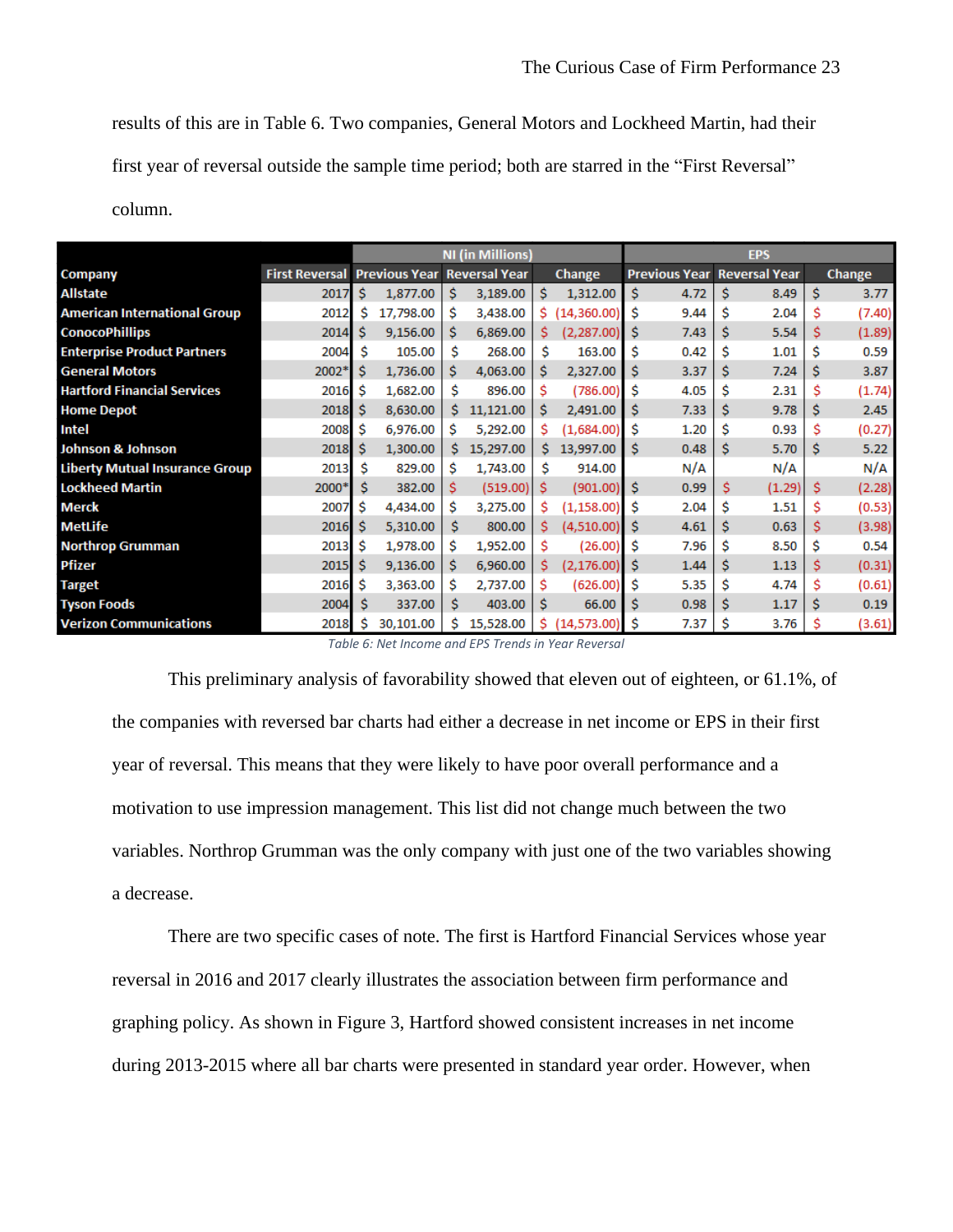

*Figure 3: Net Income Trends for Hartford Financial Services*

income declined in 2016 and turned negative in 2017, year reversal occurred in their annual reports as seen in Table 3. When Hartford observed increases in firm performance in 2018 and 2019, all year orders were presented from left to right again.

The other case is ConocoPhillips. Their behavior surrounding their year reversals could be interpreted as examples of the various means for covering negative trends. Some information related to this case is presented in Table 7. In 2011, ConocoPhillips had a favorable performance, particularly an increase in net income. The bar graphs were presented vertically with a standard year order to highlight its success. Their net income declined in 2012 by 32% to \$8.4 million. Suddenly, the previously vertical graphs became horizontal, probably because changes in horizontal bar charts tend to be less visible or prominent. This decision continued through 2013 with a slight recovery in net income. In 2014, ConocoPhillips experienced another sharp decline in net income. The horizontal bar graphs were presented vertically again, but this time with

|                |                 | Year Net Income (in Millions) Changes in Net Income | <b>Bar Charts</b>             |
|----------------|-----------------|-----------------------------------------------------|-------------------------------|
| $2011 \pm 5$   | 12,436.00       |                                                     | 1,078.00 Vertical, Correct    |
| 2012S          | 8,428.00        |                                                     | (4,008.00) Horizontal         |
| $2013 \quad $$ | 9,156.00        |                                                     | 728.00 Horizontal             |
| 2014S          | 6,869.00        |                                                     | (2,287.00) Vertical, Reversed |
| 2015           | $(4,428.00)$ \$ |                                                     | $(11,297.00)$ No bar chart    |

*Table 7: Net Income Trends for ConocoPhillips*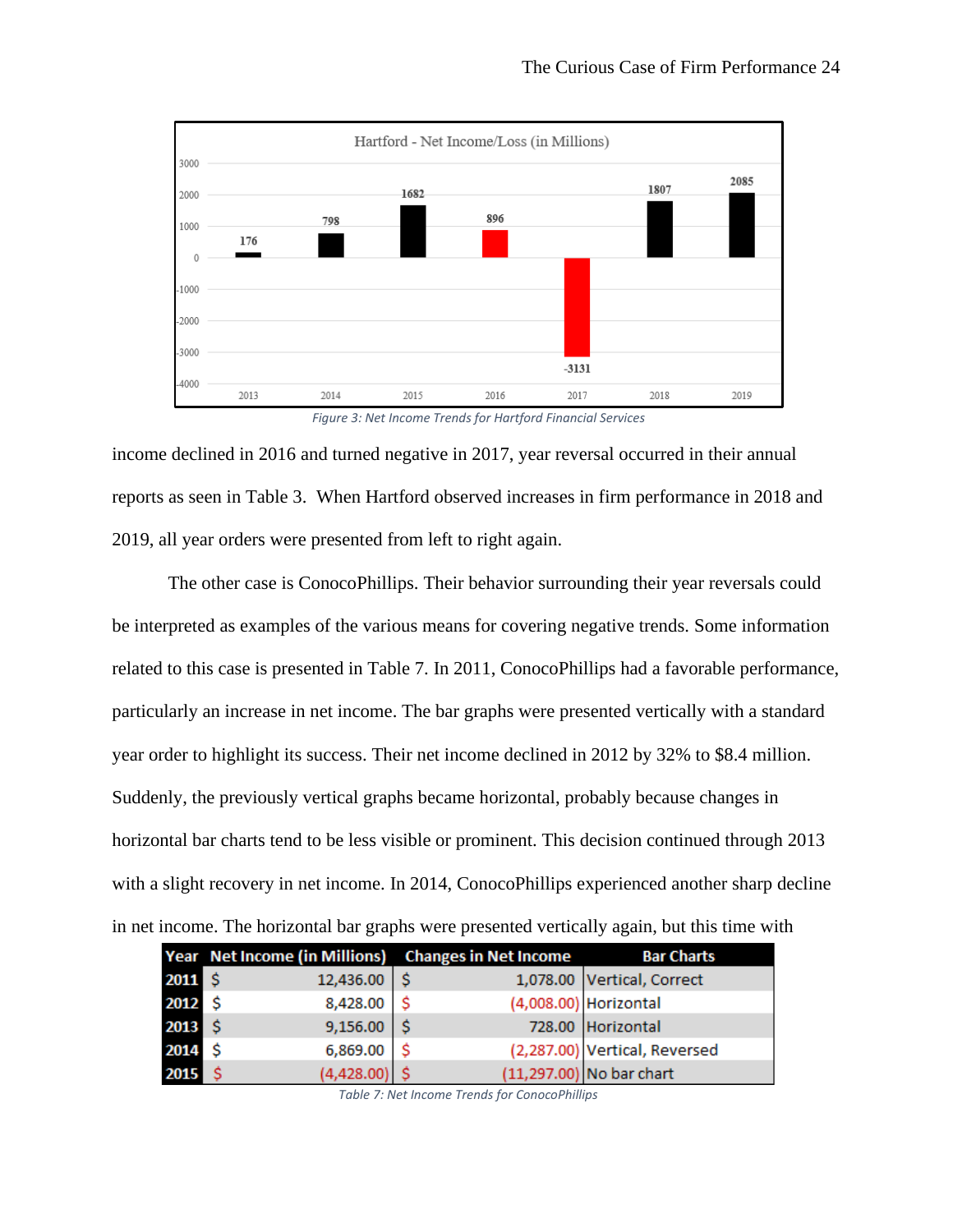reverse year order. Their net income declined sharply again in 2015, resulting in a net loss of \$4.4 million. In this year, no chronological bar graph was presented in its annual reports. ConocoPhillips demonstrates multiple changes that could be impression management: a shift from vertical to horizontal, reversal of year order, and the removal of a graph. Each coincided with a decrease in net income.

While the examples and the analysis in Table 6 were enlightening, the impact of firm performance on year reversal was also examined at the individual graph level. The graphs were first traced to their annual reports of origin, like with table proximity. This time, they were checked for the underlying content favorability. The next step in some cases was to also check the favorability of the graphs in the proximity of the reversed ones. Whether or not they were reversed could be relevant in determining a pattern. One part of the impression management assertion is that, in order to cover the reversal of one unfavorable graph, a company will reverse all the graphs on that page or in proximity of it.

|                                       |               |              | <b>Negative</b> | % Negative    | <b>Negative</b> | % Negative   |
|---------------------------------------|---------------|--------------|-----------------|---------------|-----------------|--------------|
|                                       | <b>Graphs</b> | <b>Pages</b> | <b>Graphs</b>   | <b>Graphs</b> | <b>Pages</b>    | <b>Pages</b> |
| <b>Allstate</b>                       | 9             | 3            |                 | 33.3%         |                 | 66.7%        |
| <b>ConocoPhillips</b>                 |               |              |                 | 44.4%         |                 | 100.0%       |
| <b>Enterprise Product Partners</b>    | 8             | 4            | O               | 0.0%          | o               | 0.0%         |
| <b>General Motors</b>                 | 12            |              |                 | 75.0%         |                 | 66.7%        |
| <b>Hartford Financial Services</b>    | 61            | 31           | 29              | 47.5%         | 19              | 61.3%        |
| <b>Home Depot</b>                     |               |              |                 | 0.0%          |                 | 0.0%         |
| <b>Intel</b>                          | 11            | 10           | 6               | 54.5%         |                 | 50.0%        |
| Johnson & Johnson                     | 8             |              |                 | 25.0%         |                 | 50.0%        |
| <b>Liberty Mutual Insurance Group</b> |               |              |                 | 0.0%          |                 | 0.0%         |
| <b>Lockheed Martin</b>                | 27            | 27           |                 | 11.1%         |                 | 11.1%        |
| <b>Merck</b>                          | 8             | 3            |                 | 25.0%         |                 | 66.7%        |
| <b>MetLife</b>                        | 14            |              |                 | 42.9%         |                 | 42.9%        |
| <b>Northrop Grumman</b>               | 24            | 4            | 11              | 45.8%         |                 | 75.0%        |
| <b>Pfizer</b>                         |               |              |                 | 33.3%         |                 | 33.3%        |
| <b>Target</b>                         |               | 4            |                 | 100.0%        |                 | 100.0%       |
| <b>Tyson Foods</b>                    |               |              |                 | 50.0%         |                 | 100.0%       |
| <b>Verizon Communications</b>         | 10            |              |                 | 30.0%         |                 | 100.0%       |
| <b>Total</b>                          | 214           | 110          | 84              | 39.3%         | 50              | 45.5%        |

*Table 8: Table Proximity Analysis for Bar Chart Year Reversal*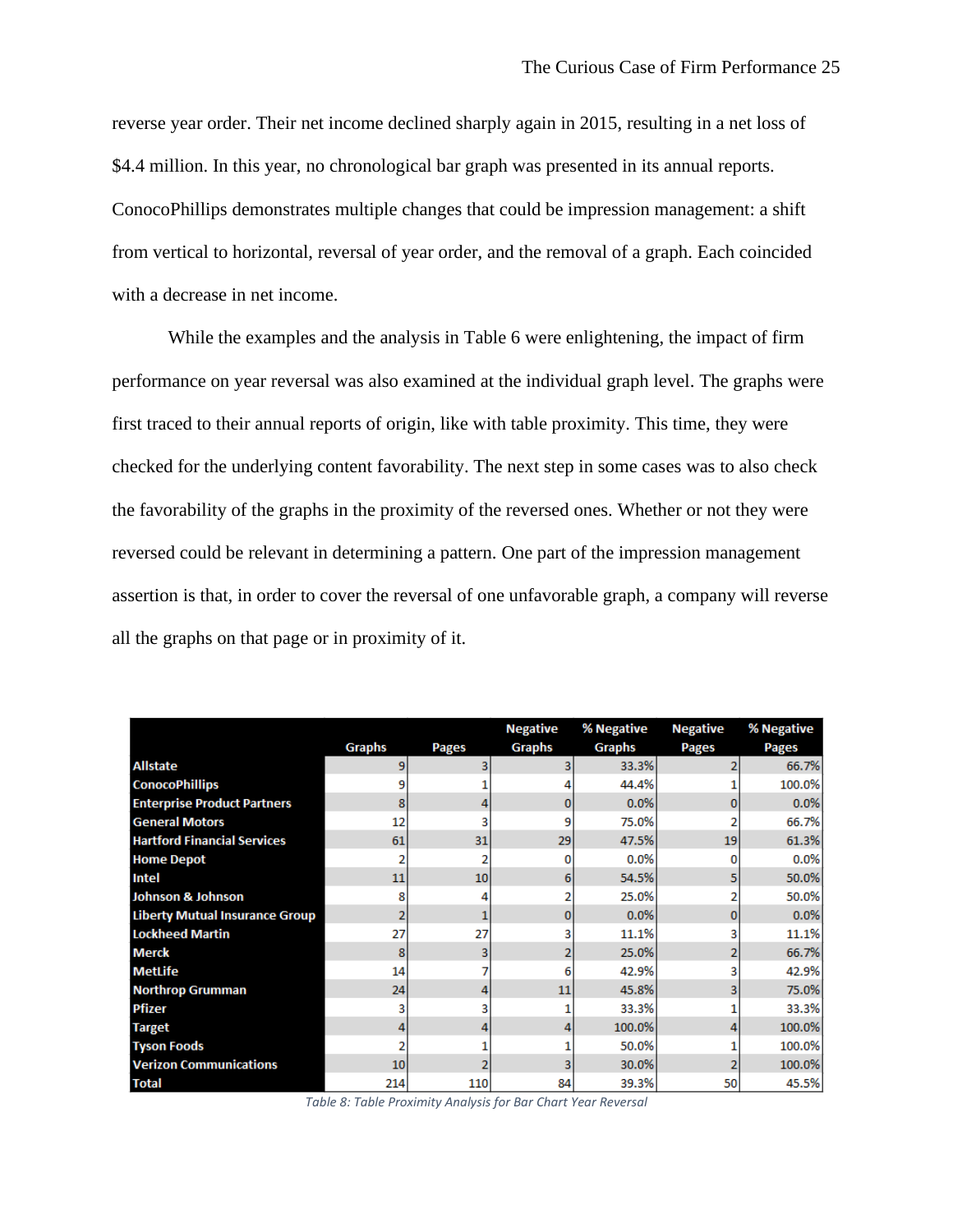For this reason, favorability was considered in terms of graphs and pages for all companies, excluding the outliers. A page was considered unfavorable if even one graph present was this way. The results of these more subjective analyses are summarized in Table 8.

One matter to discuss is the American International Group (AIG). They were excluded from this favorability analysis since the unfavorability of their graphs was already apparent. There was a major accounting scandal in 2005 that seriously affected AIG during the sample period making it qualitatively distinct from other samples. They have been studied extensively in past papers and analyses and their reasons for covering unfavorability were obvious.

Table 8 shows the results of graph-level favorability analyses without AIG. In 39.3% of the vertical bar graphs with year reversal, there was a level of unfavorability. When measured by page, this ratio increased to 45.5%. Only four out of eighteen (22.2%) of the companies in the year reversal group had 50% or more of their reversed bar charts displaying unfavorable trends. Eleven out of eighteen, however, had half or more of their pages showing at least one negative graph. The increase from 22.2% to 61.1% is notable. The latter percent is also identical to the percent of companies displaying negative firm performance in Table 6 though the companies themselves were different in each table.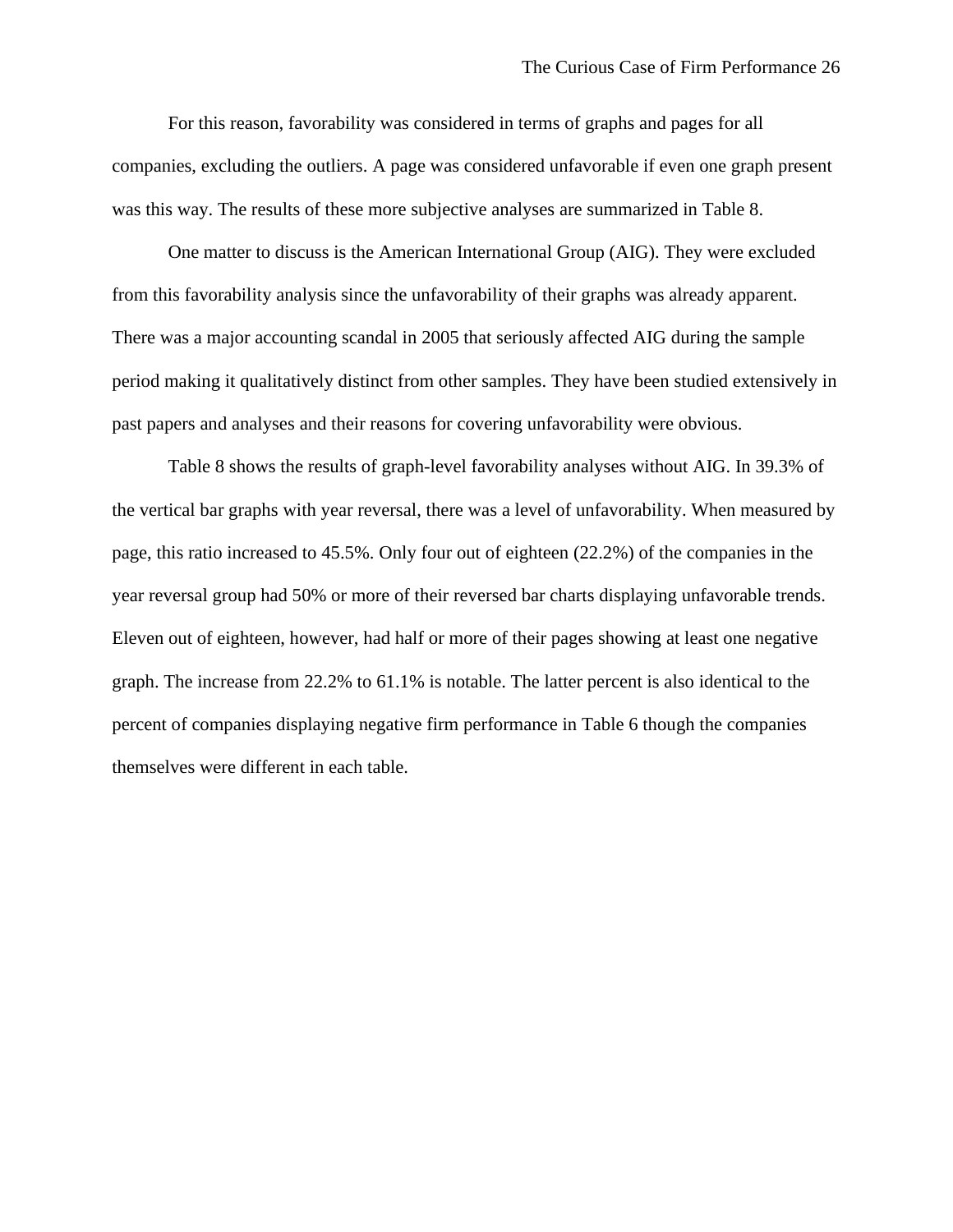### <span id="page-28-0"></span>**4.5 Summary**

After examining several plausible explanations, the results are summarized in Table 9. A mark in any column means that there is evidence for the reason mentioned in the heading. The "Unfavorable (Graph and Page)" column pertains to Table 8 and the companies are marked if 50% or more of their pages were negative. The "Unfavorable (Year of Reversal)" column is for Table 6, and companies were tagged if they had either a decrease in net income or EPS in the first year that their bar charts displayed reversed year order. The "New CEO/CFO" column is connected to Table 5 and companies are marked if their CEO or CFO was new at the beginning or end of their reversals. Finally, the "Table Proximity" column describes Table 4 and companies are considered to have evidence if 50% or more of their graphs were on the same page or within one page of a table of financial statements.

The only two cases deviating from this treatment are American International Group and Lockheed Martin. The former is marked under "Unfavorable (Graph and Page)" despite not

|                                       | <b>Unfavorable</b> | <b>Unfavorable</b>                  |                    |                        |                  |
|---------------------------------------|--------------------|-------------------------------------|--------------------|------------------------|------------------|
|                                       |                    | (Graph and Page) (Year of Reversal) | <b>New CEO/CFO</b> | <b>Table Proximity</b> | <b>Explained</b> |
| <b>Allstate</b>                       | $\mathbf{x}$       |                                     | $\mathsf{x}$       |                        | $\mathsf{x}$     |
| <b>American International Group</b>   | x                  | х                                   |                    | x                      | x                |
| <b>ConocoPhillips</b>                 | $\mathbf{x}$       | $\mathbf{x}$                        |                    | $\mathbf{x}$           | $\mathbf{x}$     |
| <b>Enterprise Product Partners</b>    |                    |                                     | x                  |                        | x                |
| <b>General Motors</b>                 | $\mathsf{x}$       |                                     |                    | $\mathsf{x}$           | $\mathsf{x}$     |
| <b>Hartford Financial Services</b>    | x                  | x                                   |                    | x                      | x                |
| <b>Home Depot</b>                     |                    |                                     |                    | X                      | X                |
| Intel                                 | x                  | x                                   |                    | x                      | x                |
| Johnson & Johnson                     | $\mathbf{x}$       |                                     | $\mathbf{x}$       | $\mathsf{x}$           | $\mathbf{x}$     |
| <b>Liberty Mutual Insurance Group</b> |                    |                                     |                    |                        |                  |
| <b>Lockheed Martin</b>                |                    | $\mathsf{x}$                        | $\mathsf{x}$       | $\mathsf{x}$           | $\mathsf{x}$     |
| Merck                                 | x                  | x                                   | x                  | x                      | x                |
| <b>MetLife</b>                        |                    | $\mathsf{x}$                        |                    |                        | X                |
| <b>Northrop Grumman</b>               | x                  | x                                   |                    |                        | x                |
| <b>Pfizer</b>                         |                    | $\mathsf{x}$                        |                    | $\mathbf{x}$           | X                |
| <b>Target</b>                         | x                  | x                                   | x                  | x                      | x                |
| <b>Tyson Foods</b>                    | $\mathbf{x}$       |                                     | X                  | X                      | X                |
| <b>Verizon Communications</b>         | x                  | x                                   | x                  | x                      | x                |
| <b>Total</b>                          | 12 of 18           | 11 of 18                            | 8 of 18            | 13 of 18               | 17 of 18         |

*Table 9: Consolidation of All Previous Analyses*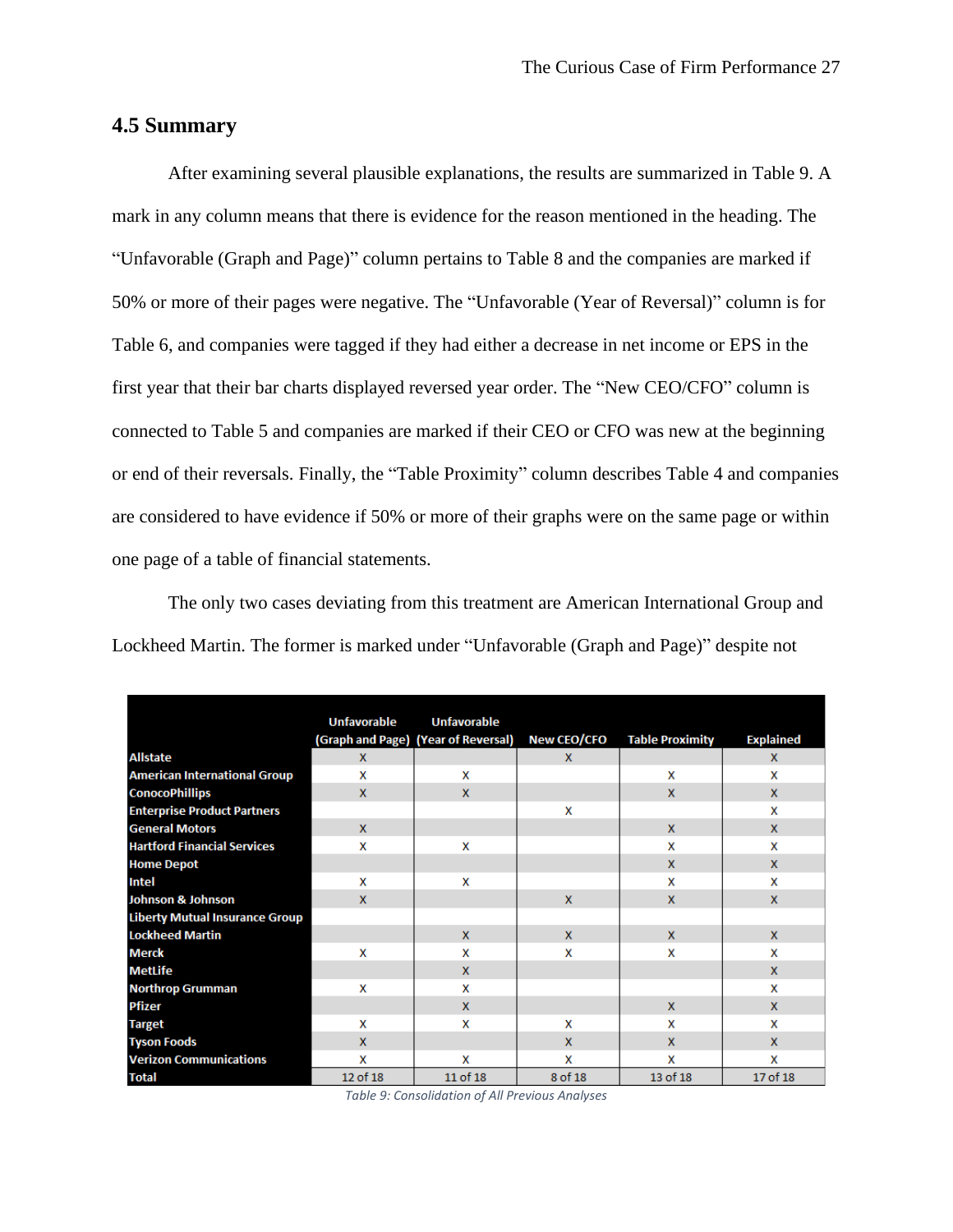being studied in this analysis because of the clear unfavorability described in section 4.4. Lockheed Martin is marked under the "Table Proximity" column even though its percent is less than half since it showed clear signs of table proximity despite this. It should also be stressed that evidence of one of these reasons does not mean that it is true. There is only the potential for it to be true. The final column in Table 9 is marked "Explained," not because it is definitive but because it is a possibility. Thus, Table 9 should be thought of as simply a tabulation of potential causes.

The results of this final analysis were telling. Of the eighteen companies, only one, Liberty Mutual Insurance Group, had year reversals with no explanatory evidence. This was greater evidence than what was anticipated. These three reasons were merely suggested as possibilities during the early stages of research. It was unknown that they would play such a large role. Seventeen out of eighteen companies, or 94.4%, displayed evidence for being explained by these three reasons. Fifteen out of eighteen companies had evidence for either method of unfavorability, and eight, or 44.4%, had both types of evidence. Eleven of the eighteen companies, or 61.1%, had either type of unfavorability evidence and table proximity evidence. Three of the eighteen, 16.7%, had all four types of evidence gathered. Even though none of this evidence indicates a certainty, it is promising to see that only one company did not present data corroborating one of the three reasons.

The above percentages could also indicate a connection between reasons. It is possible that a company with negative firm performance may try to explain their unfavorability with tables while also trying to disguise their trends. The 61.1% showing unfavorability and proximity serve as evidence of this. It could also be that a new CEO or CFO prefers using more tables and therefore led to year reversal. Six of the eighteen companies, or 33.3%, had both a new executive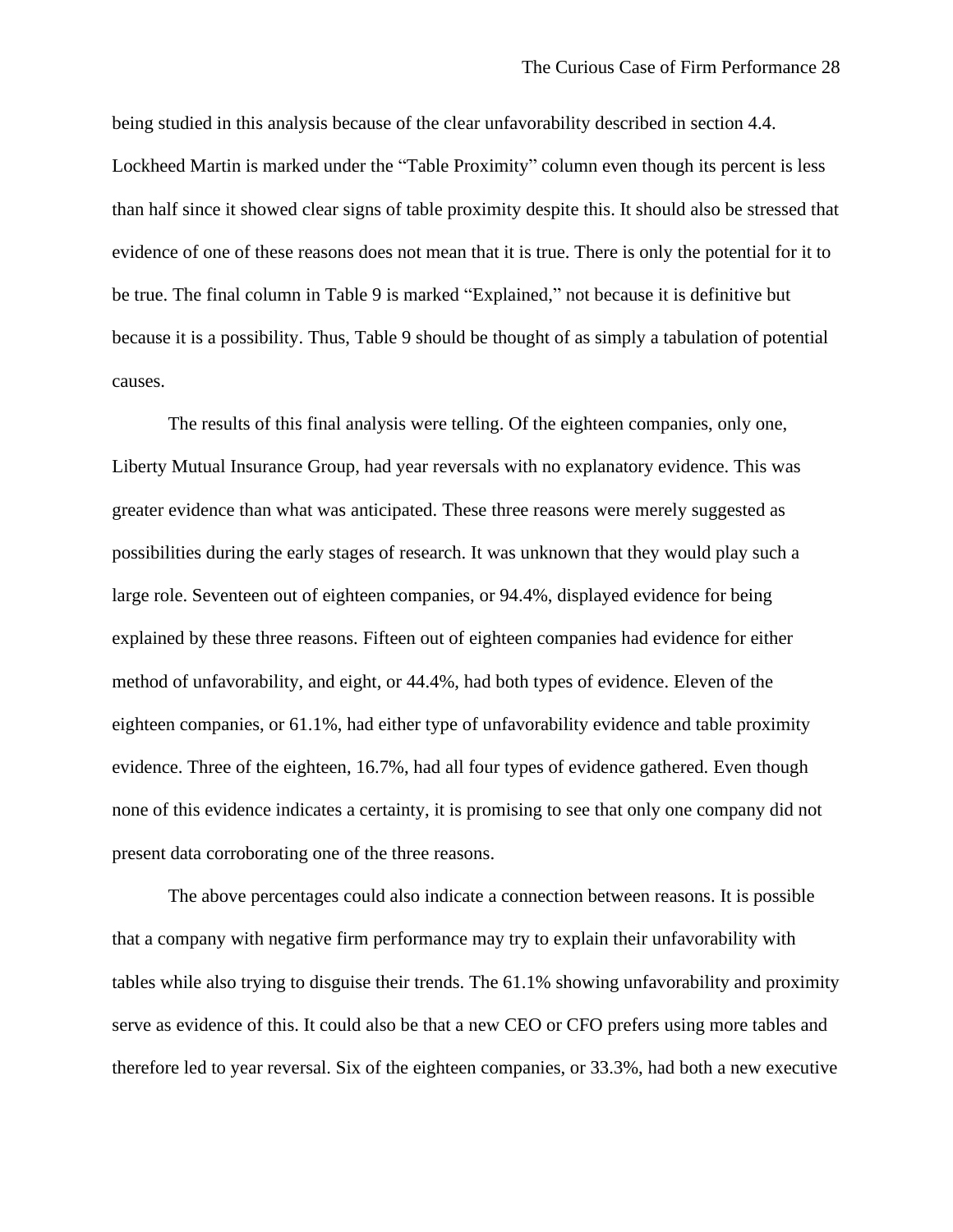and table proximity lending evidence to this possibility. There are many connections that could be drawn, and each one has the potential to be its own research paper. That is why it is important for this research to continue.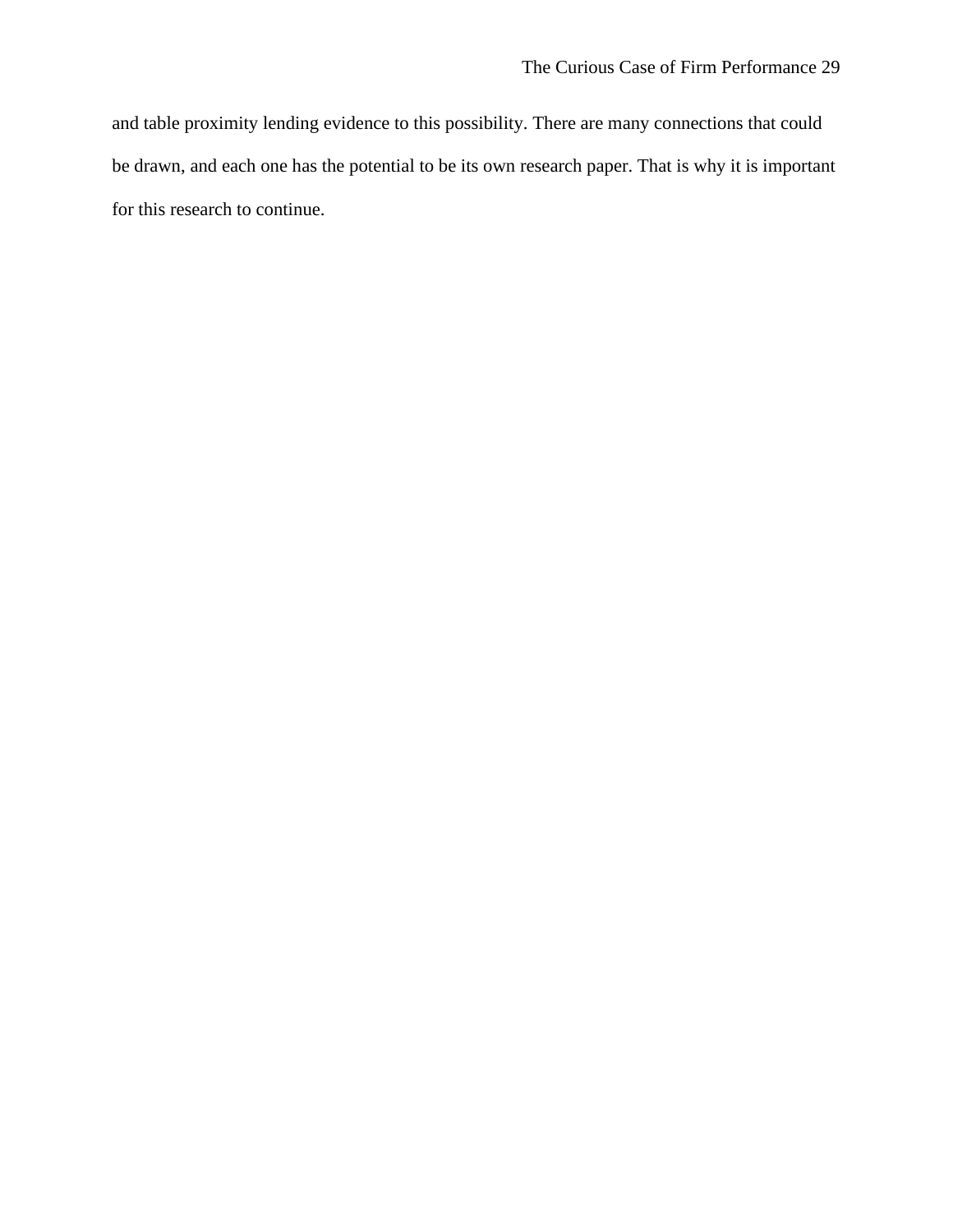## **V. Conclusion**

## <span id="page-31-1"></span><span id="page-31-0"></span>**5.1 Methodology**

When this research project was initiated, the hope was that some level of correlation could be found between any reason for the year reversal of bar graphs and the data itself. Even a 33% correlation would have been considered a success. Instead, strong correlations to both firm performance and table proximity were found, many times with the same company. The ultimate result of this research is a methodology for explaining year reversal. Whenever a company's annual report has a bar chart in reverse chronological order, the first thing to check is whether the data it displays shows a positive or negative trend. Next, the surrounding graphs should be examined for this and the surrounding tables for reverse year order. The CEO and CFO of the company should also be noted to see if a new one appeared in the first instance of reversal. If the findings of this paper are correct, this should provide the cause more than nine out of ten times.

### <span id="page-31-2"></span>**5.2 Implications**

Three-fifths of the companies reversing their year orders had half or more of these graphs showing or in the proximity of an unfavorable trend. Although correlation does not equal causation, this percent seems too large to ignore. It is noteworthy that 7.5% of all vertical bar graphs with time-series data observed showed reverse year order. The table proximity correlation shows there is a chance that these reversals are innocent. However, it is just as likely that it is tied to impression management.

Many professions involved in business, such as accounting, are founded on tenants of fair presentation. It is good, for this reason, to avoid any practice that is or could be misconstrued as deception. For this reason, it is recommended that year reversal be avoided or explicitly marked when visualizing time-series data.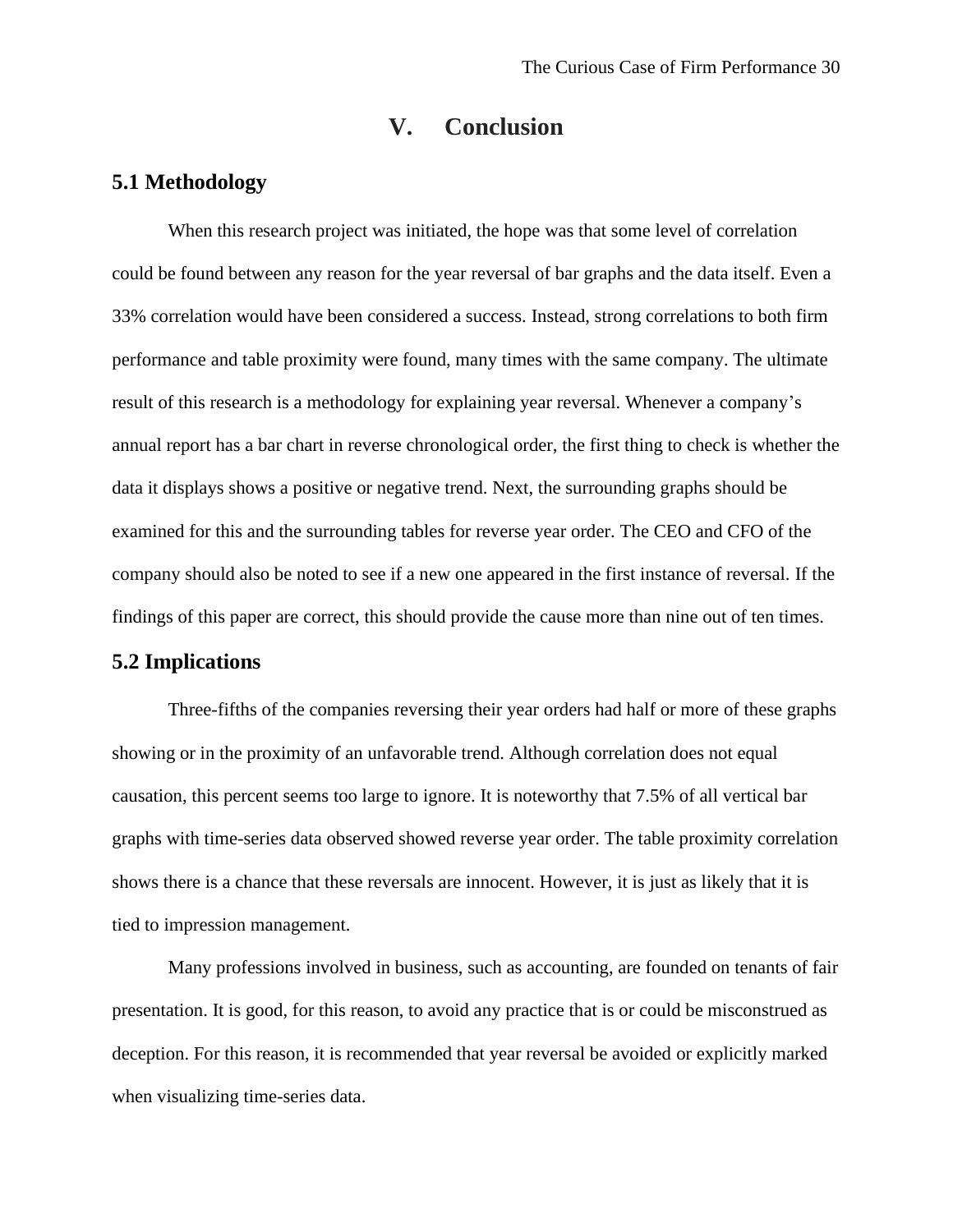Impression management is more than just year reversal, but many tricks or gimmicks have yet to be studied. Future researchers are encouraged to investigate other forms of impression management by adopting a similar research method. Also, the exploratory nature of such investigations cannot be emphasized enough, as some causes may very well be innocent while other plausible causes could be identified during data collection or processing. This research particularly has no intent to provide a universal explanation for year reversal. The impact of natural language on the presentation of year order, for instance, is still an open question.

Implications for educators can also be formed from the data gathered. While impression management and other confusions in corporate reporting cannot be stopped, there are ways against which they can be defended. The best way to do this is by teaching students how to watch for and interpret unusual forms of data visualization. It brings to mind the methods used by anti-counterfeiting agents in the government. To spot counterfeit money, they do not try to learn every possible method of forgery nor every discrepancy that fake money can have. Instead, they memorize the details of real money to such a degree that any peculiarities stand out immediately. From here, an agent can research the methods used to create the counterfeit bill.

The same approach should be used when teaching students to spot impression management. There is nothing wrong with showing the already discovered methods, but the most important thing to teach is what good graphs look like. Students should be constantly reminded of the proper techniques and presentation of visual data. That way, when something violates these rules, the students will be able to spot it. There are many readily available papers and studies that can be consulted when impression management is found. Better than this, the student in question could perform their own research and add to the academic works. However, it all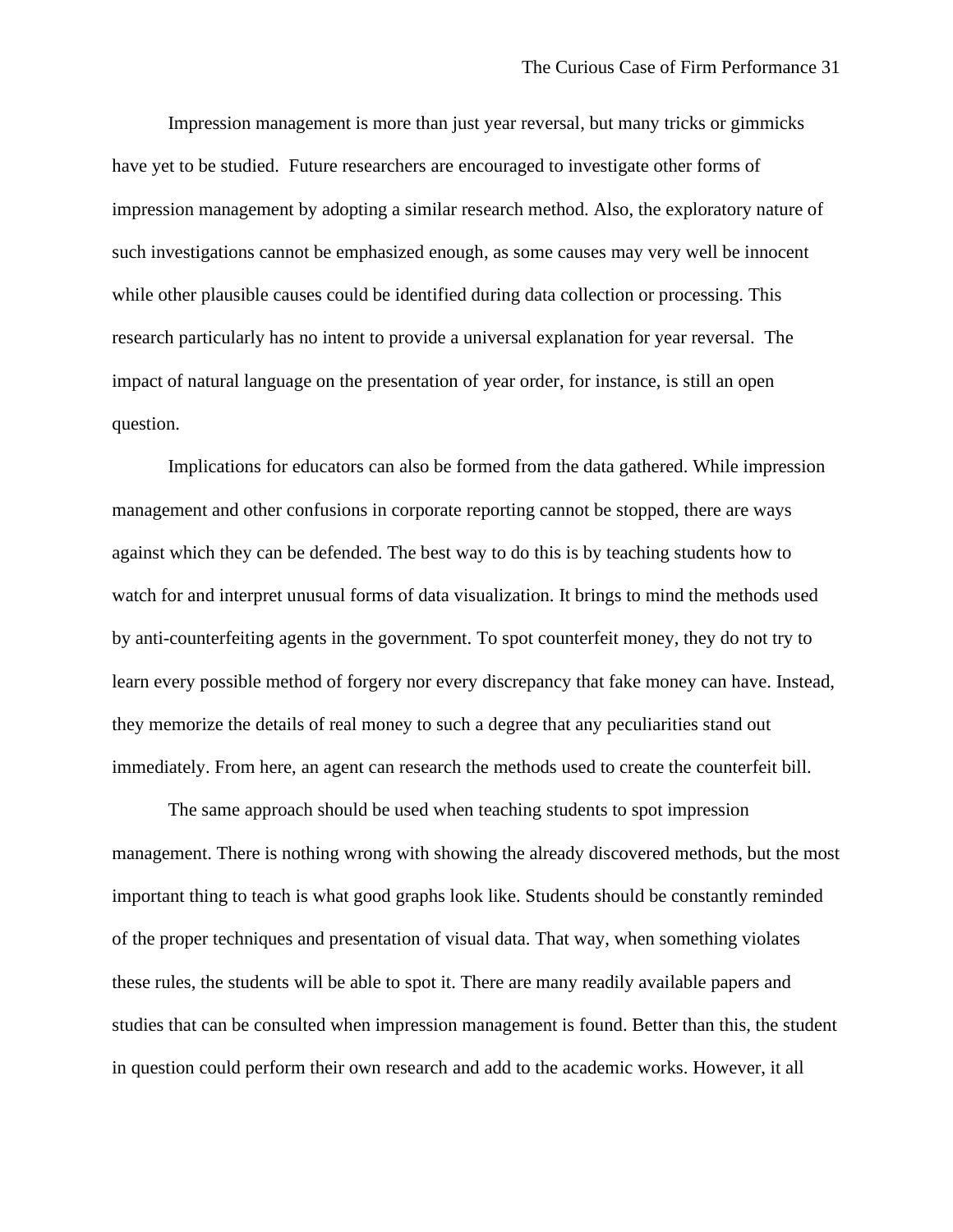depends on the ability to find it in the first place, and this is something that usually must be taught.

Despite these statements on impression management, it is essential to reiterate that there was equal evidence that year reversal is innocent. Whether or not this is true, one thing is sure – a reversed year order can confuse and harm the user of the data. There are few situations where having the wrong information can be beneficial. To remain fair, year reversal of vertical bar graphs should be avoided or clearly marked. Any benefits are irrelevant in light of the harm it can cause. As for the users, they should not only keep in mind that year reversal could exist, but that all data should be studied closely before being used. No corporate information should be taken at face value. As has been evidenced in this paper, it often says the opposite of its first impression.